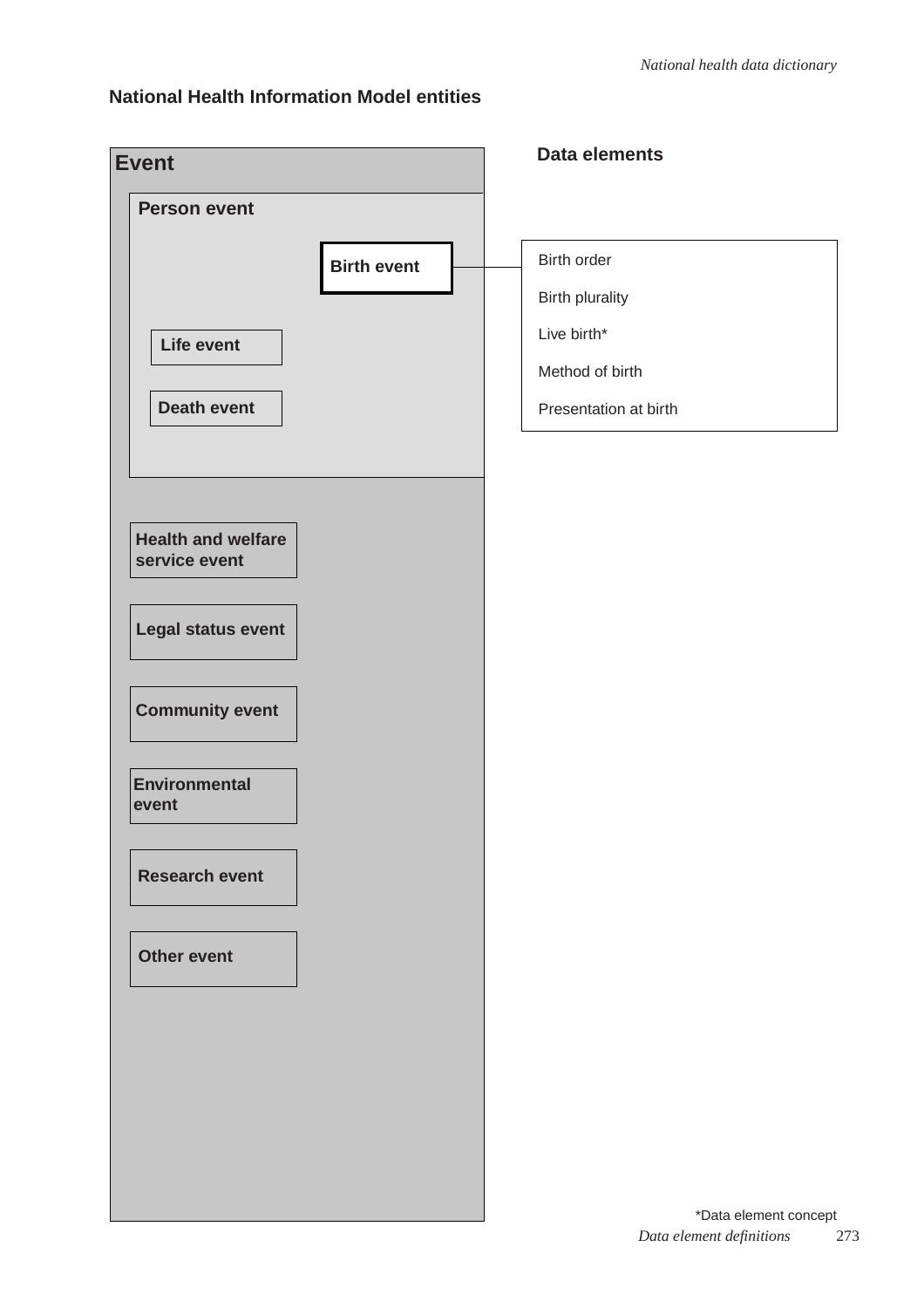## **Birth order**

| Admin. status:                          | <b>CURRENT</b> | 1/07/96                                                                                                                                                                                                             |                                                                                                                                                                                                                                           |
|-----------------------------------------|----------------|---------------------------------------------------------------------------------------------------------------------------------------------------------------------------------------------------------------------|-------------------------------------------------------------------------------------------------------------------------------------------------------------------------------------------------------------------------------------------|
| Identifying and definitional attributes |                |                                                                                                                                                                                                                     |                                                                                                                                                                                                                                           |
| <b>NHIK</b> identifier:                 | 000019         |                                                                                                                                                                                                                     | <b>Version number:</b>                                                                                                                                                                                                                    |
| Data element type:                      | DATA ELEMENT   |                                                                                                                                                                                                                     |                                                                                                                                                                                                                                           |
| <b>Definition:</b>                      |                | The order of each baby of a multiple birth.                                                                                                                                                                         |                                                                                                                                                                                                                                           |
| <b>Context:</b>                         |                | order and identify the individual baby resulting from a multiple birth<br>pregnancy. Multiple births have higher risks of perinatal mortality and<br>morbidity, low birthweight, and a higher perinatal death rate. | Perinatal statistics: required to analyse pregnancy outcome according to birth<br>morbidity. Multiple birth pregnancies are often associated with obstetric<br>complications, labour and delivery complications, higher rates of neonatal |

### **Relational and representational attributes**

| Datatype:                                                              | Numeric                                      |                            |            |  | <b>Representational form:</b>          |                   | <b>CODE</b> |
|------------------------------------------------------------------------|----------------------------------------------|----------------------------|------------|--|----------------------------------------|-------------------|-------------|
| <b>Field size:</b>                                                     | Min. 1                                       |                            | Max. 1     |  | <b>Representational layout:</b> N      |                   |             |
| Data domain:                                                           | 1                                            |                            |            |  | Singleton or first of a multiple birth |                   |             |
|                                                                        | $\overline{2}$                               |                            |            |  | Second of a multiple birth             |                   |             |
|                                                                        | 3                                            |                            |            |  | Third of a multiple birth              |                   |             |
|                                                                        | 4                                            | Fourth of a multiple birth |            |  |                                        |                   |             |
|                                                                        | 5                                            | Fifth of a multiple birth  |            |  |                                        |                   |             |
|                                                                        | 6                                            |                            |            |  | Sixth of a multiple birth              |                   |             |
|                                                                        | 8                                            |                            | Other      |  |                                        |                   |             |
|                                                                        | 9                                            |                            | Not stated |  |                                        |                   |             |
| <b>Guide for use:</b>                                                  |                                              |                            |            |  |                                        |                   |             |
| <b>Verification rules:</b>                                             |                                              |                            |            |  |                                        |                   |             |
| <b>Collection methods:</b>                                             |                                              |                            |            |  |                                        |                   |             |
| <b>Related data:</b>                                                   | is a qualifier of Birth plurality, version 1 |                            |            |  |                                        |                   |             |
| <b>Administrative attributes</b>                                       |                                              |                            |            |  |                                        |                   |             |
| <b>Source document:</b>                                                |                                              |                            |            |  |                                        |                   |             |
| <b>Source organisation:</b> National Perinatal Data Advisory Committee |                                              |                            |            |  |                                        |                   |             |
| National minimum data sets:                                            |                                              |                            |            |  |                                        |                   |             |
| Perinatal collection                                                   |                                              |                            |            |  |                                        | from $1/07/97$ to |             |
|                                                                        |                                              |                            |            |  |                                        |                   |             |

*Comments:*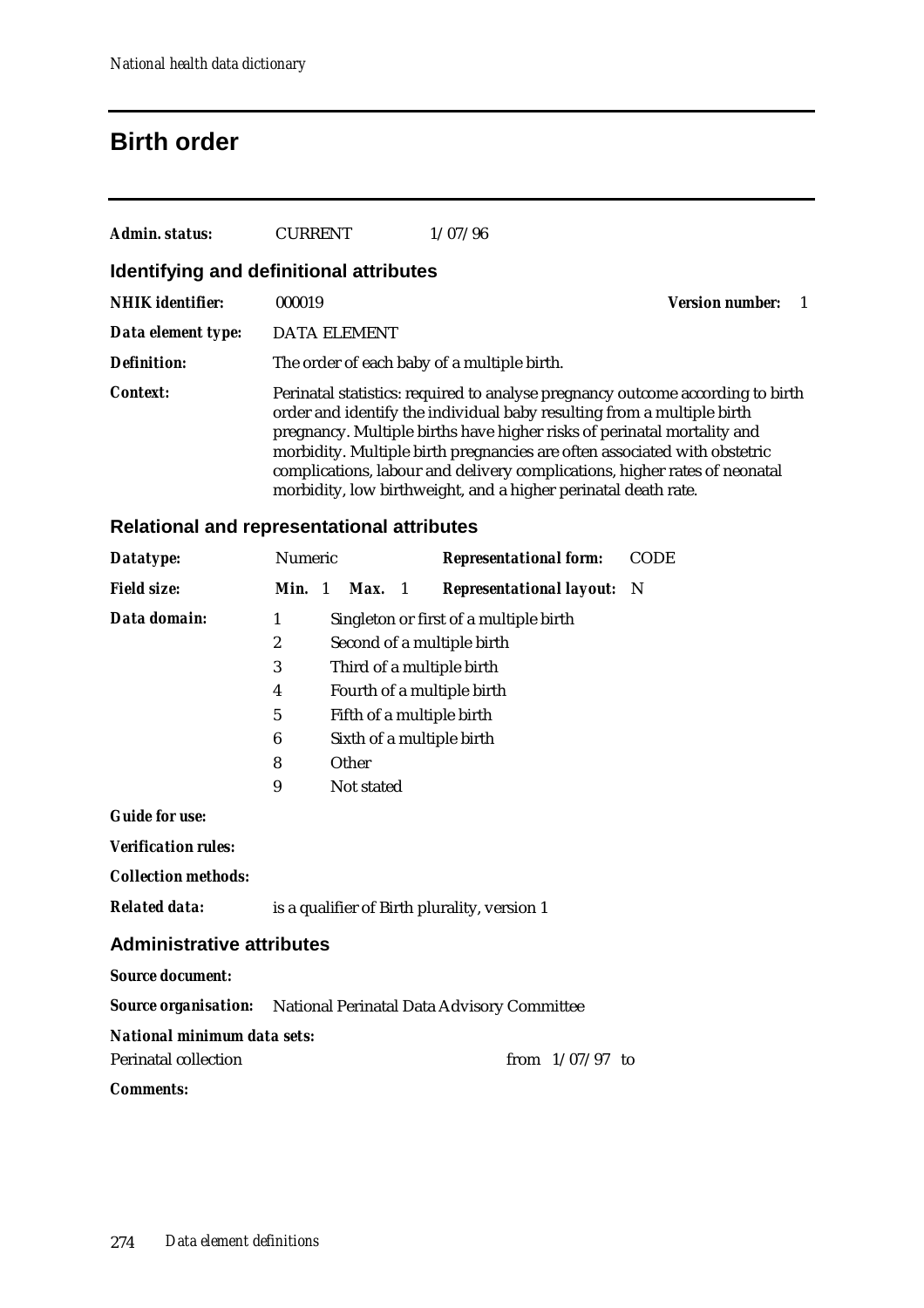## **Birth plurality**

| Admin. status:                          | <b>CURRENT</b>                     | 1/07/96                                                                                                                                                     |                        |  |
|-----------------------------------------|------------------------------------|-------------------------------------------------------------------------------------------------------------------------------------------------------------|------------------------|--|
| Identifying and definitional attributes |                                    |                                                                                                                                                             |                        |  |
| <b>NHIK</b> identifier:                 | 000020                             |                                                                                                                                                             | <b>Version number:</b> |  |
| Data element type:                      | DATA ELEMENT                       |                                                                                                                                                             |                        |  |
| <b>Definition:</b>                      |                                    | The total number of births resulting from this pregnancy.                                                                                                   |                        |  |
| Context:                                | perinatal morbidity and mortality. | Perinatal statistics: multiple pregnancy increases the risk of complications<br>during pregnancy, labour and delivery and is associated with higher risk of |                        |  |

### **Relational and representational attributes**

| Datatype:                                                              | Numeric        |                   | <b>Representational form:</b>                                                                                                                                                                                                                                                                                                                                                                                                                                                                                                        | <b>CODE</b> |
|------------------------------------------------------------------------|----------------|-------------------|--------------------------------------------------------------------------------------------------------------------------------------------------------------------------------------------------------------------------------------------------------------------------------------------------------------------------------------------------------------------------------------------------------------------------------------------------------------------------------------------------------------------------------------|-------------|
| <b>Field size:</b>                                                     | Min. 1         | Max. 1            | <b>Representational layout:</b>                                                                                                                                                                                                                                                                                                                                                                                                                                                                                                      | - N         |
| Data domain:                                                           | 1              | Singleton         |                                                                                                                                                                                                                                                                                                                                                                                                                                                                                                                                      |             |
|                                                                        | $\overline{c}$ | Twins             |                                                                                                                                                                                                                                                                                                                                                                                                                                                                                                                                      |             |
|                                                                        | 3              | <b>Triplets</b>   |                                                                                                                                                                                                                                                                                                                                                                                                                                                                                                                                      |             |
|                                                                        | 4              | Quadruplets       |                                                                                                                                                                                                                                                                                                                                                                                                                                                                                                                                      |             |
|                                                                        | 5              | Quintuplets       |                                                                                                                                                                                                                                                                                                                                                                                                                                                                                                                                      |             |
|                                                                        | 6              | <b>Sextuplets</b> |                                                                                                                                                                                                                                                                                                                                                                                                                                                                                                                                      |             |
|                                                                        | 8              | Other             |                                                                                                                                                                                                                                                                                                                                                                                                                                                                                                                                      |             |
|                                                                        | 9              | Not stated        |                                                                                                                                                                                                                                                                                                                                                                                                                                                                                                                                      |             |
|                                                                        |                |                   | Plurality of a pregnancy is determined by the number of live births or by the<br>number of foetuses that remain in utero at 20 weeks gestation and that are<br>subsequently born separately. In multiple pregnancies, or if gestational age is<br>unknown, only live births of any birthweight or gestational age, or foetuses<br>weighing 400 g or more, are taken into account in determining plurality.<br>Foetuses aborted before 20 completed weeks or foetuses compressed in the<br>placenta at 20 or more weeks are excluded. |             |
| <b>Verification rules:</b>                                             |                |                   |                                                                                                                                                                                                                                                                                                                                                                                                                                                                                                                                      |             |
| <b>Collection methods:</b>                                             |                |                   |                                                                                                                                                                                                                                                                                                                                                                                                                                                                                                                                      |             |
| <b>Related data:</b>                                                   |                |                   | is qualified by Birth order, version 1                                                                                                                                                                                                                                                                                                                                                                                                                                                                                               |             |
| <b>Administrative attributes</b>                                       |                |                   |                                                                                                                                                                                                                                                                                                                                                                                                                                                                                                                                      |             |
| <b>Source document:</b>                                                |                |                   |                                                                                                                                                                                                                                                                                                                                                                                                                                                                                                                                      |             |
| <b>Source organisation:</b> National Perinatal Data Advisory Committee |                |                   |                                                                                                                                                                                                                                                                                                                                                                                                                                                                                                                                      |             |
| <b>National minimum data sets:</b>                                     |                |                   |                                                                                                                                                                                                                                                                                                                                                                                                                                                                                                                                      |             |
| <b>Perinatal collection</b>                                            |                |                   | from $1/07/97$ to                                                                                                                                                                                                                                                                                                                                                                                                                                                                                                                    |             |
| <b>Comments:</b>                                                       |                |                   |                                                                                                                                                                                                                                                                                                                                                                                                                                                                                                                                      |             |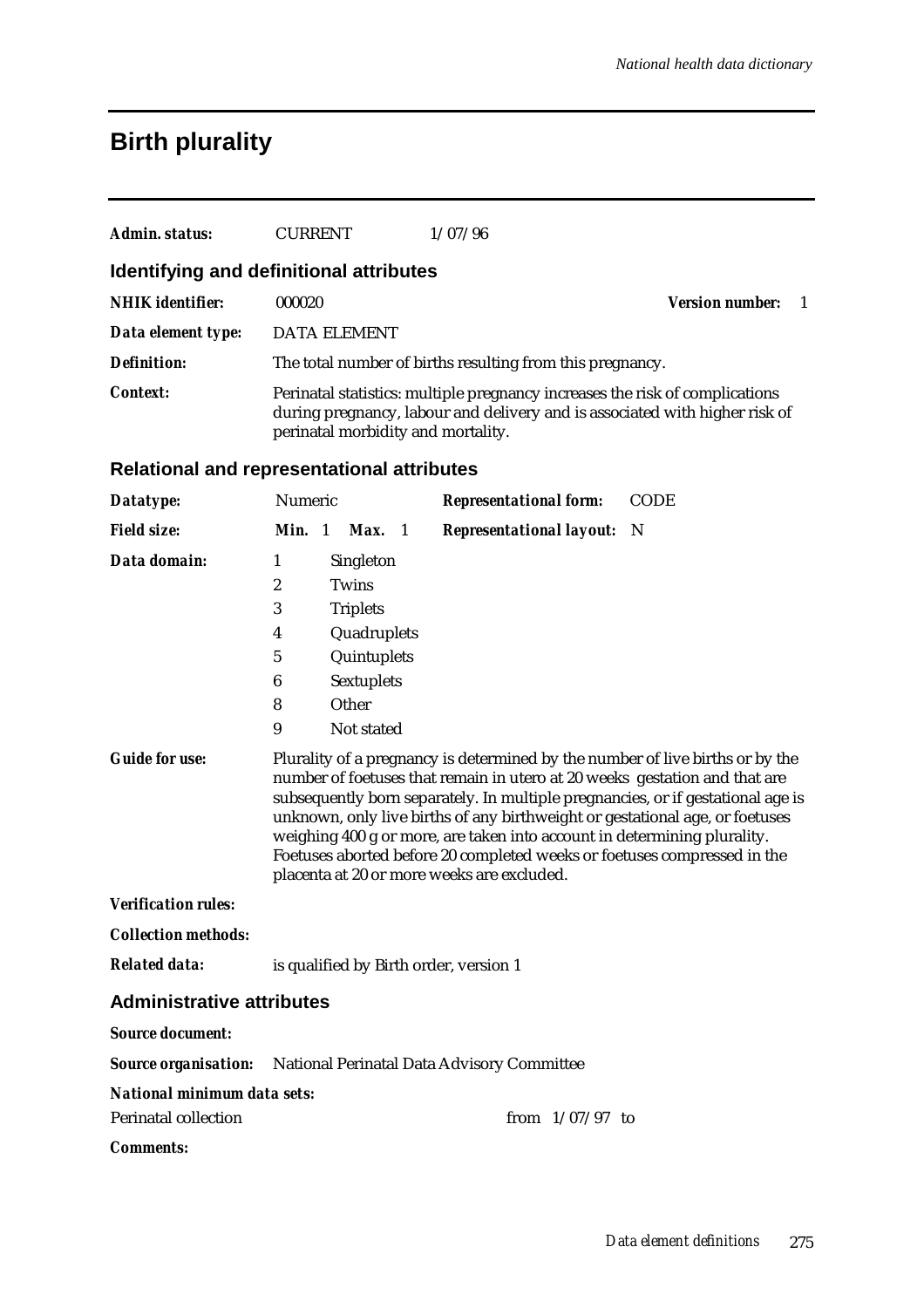## **Live birth**

| Admin. status:                                    | <b>CURRENT</b> |                                | 1/07/94                                                   |                   |                                                                                                                                                                                                                                                                                                                                                                                                                                                                                                   |    |  |  |
|---------------------------------------------------|----------------|--------------------------------|-----------------------------------------------------------|-------------------|---------------------------------------------------------------------------------------------------------------------------------------------------------------------------------------------------------------------------------------------------------------------------------------------------------------------------------------------------------------------------------------------------------------------------------------------------------------------------------------------------|----|--|--|
| Identifying and definitional attributes           |                |                                |                                                           |                   |                                                                                                                                                                                                                                                                                                                                                                                                                                                                                                   |    |  |  |
| <b>NHIK</b> identifier:                           | 000083         |                                |                                                           |                   | <b>Version number:</b>                                                                                                                                                                                                                                                                                                                                                                                                                                                                            | -1 |  |  |
| Data element type:                                |                | DATA ELEMENT CONCEPT           |                                                           |                   |                                                                                                                                                                                                                                                                                                                                                                                                                                                                                                   |    |  |  |
| <b>Definition:</b>                                |                | considered live born.          |                                                           |                   | A live birth is defined by the World Health Organization to be the complete<br>expulsion or extraction from the mother of a baby, irrespective of the duration<br>of the pregnancy which, after such separation, breathes or shows any other<br>evidence of life, such as beating of the heart, pulsation of the umbilical cord, or<br>definite movement of the voluntary muscles, whether or not the umbilical cord<br>has been cut or the placenta is attached. Each product of such a birth is |    |  |  |
| <b>Context:</b>                                   | Perinatal      |                                |                                                           |                   |                                                                                                                                                                                                                                                                                                                                                                                                                                                                                                   |    |  |  |
| <b>Relational and representational attributes</b> |                |                                |                                                           |                   |                                                                                                                                                                                                                                                                                                                                                                                                                                                                                                   |    |  |  |
| Datatype:                                         |                |                                | <b>Representational form:</b>                             |                   |                                                                                                                                                                                                                                                                                                                                                                                                                                                                                                   |    |  |  |
| <b>Field size:</b>                                | Min.           | Max.                           | <b>Representational layout:</b>                           |                   |                                                                                                                                                                                                                                                                                                                                                                                                                                                                                                   |    |  |  |
| Data domain:                                      |                |                                |                                                           |                   |                                                                                                                                                                                                                                                                                                                                                                                                                                                                                                   |    |  |  |
| <b>Guide for use:</b>                             |                |                                |                                                           |                   |                                                                                                                                                                                                                                                                                                                                                                                                                                                                                                   |    |  |  |
| <b>Verification rules:</b>                        |                |                                |                                                           |                   |                                                                                                                                                                                                                                                                                                                                                                                                                                                                                                   |    |  |  |
| <b>Collection methods:</b>                        |                |                                |                                                           |                   |                                                                                                                                                                                                                                                                                                                                                                                                                                                                                                   |    |  |  |
| <b>Related data:</b>                              |                |                                | relates to the data element Status of the baby, version 1 |                   |                                                                                                                                                                                                                                                                                                                                                                                                                                                                                                   |    |  |  |
| <b>Administrative attributes</b>                  |                |                                |                                                           |                   |                                                                                                                                                                                                                                                                                                                                                                                                                                                                                                   |    |  |  |
| <b>Source document:</b>                           |                | Revision, Vol 1, WHO 1992      |                                                           |                   | International Classification of Diseases and Related Health Problems, 10th                                                                                                                                                                                                                                                                                                                                                                                                                        |    |  |  |
| <b>Source organisation:</b>                       |                | National Health Data Committee |                                                           |                   |                                                                                                                                                                                                                                                                                                                                                                                                                                                                                                   |    |  |  |
|                                                   |                |                                | National Perinatal Data Advisory Committee                |                   |                                                                                                                                                                                                                                                                                                                                                                                                                                                                                                   |    |  |  |
| <b>National minimum data sets:</b>                |                |                                |                                                           |                   |                                                                                                                                                                                                                                                                                                                                                                                                                                                                                                   |    |  |  |
| <b>Institutional health care</b>                  |                |                                |                                                           | from $1/07/89$ to |                                                                                                                                                                                                                                                                                                                                                                                                                                                                                                   |    |  |  |
| Perinatal collection                              |                |                                |                                                           | from $1/07/97$ to |                                                                                                                                                                                                                                                                                                                                                                                                                                                                                                   |    |  |  |
| <b>Comments:</b>                                  |                |                                |                                                           |                   |                                                                                                                                                                                                                                                                                                                                                                                                                                                                                                   |    |  |  |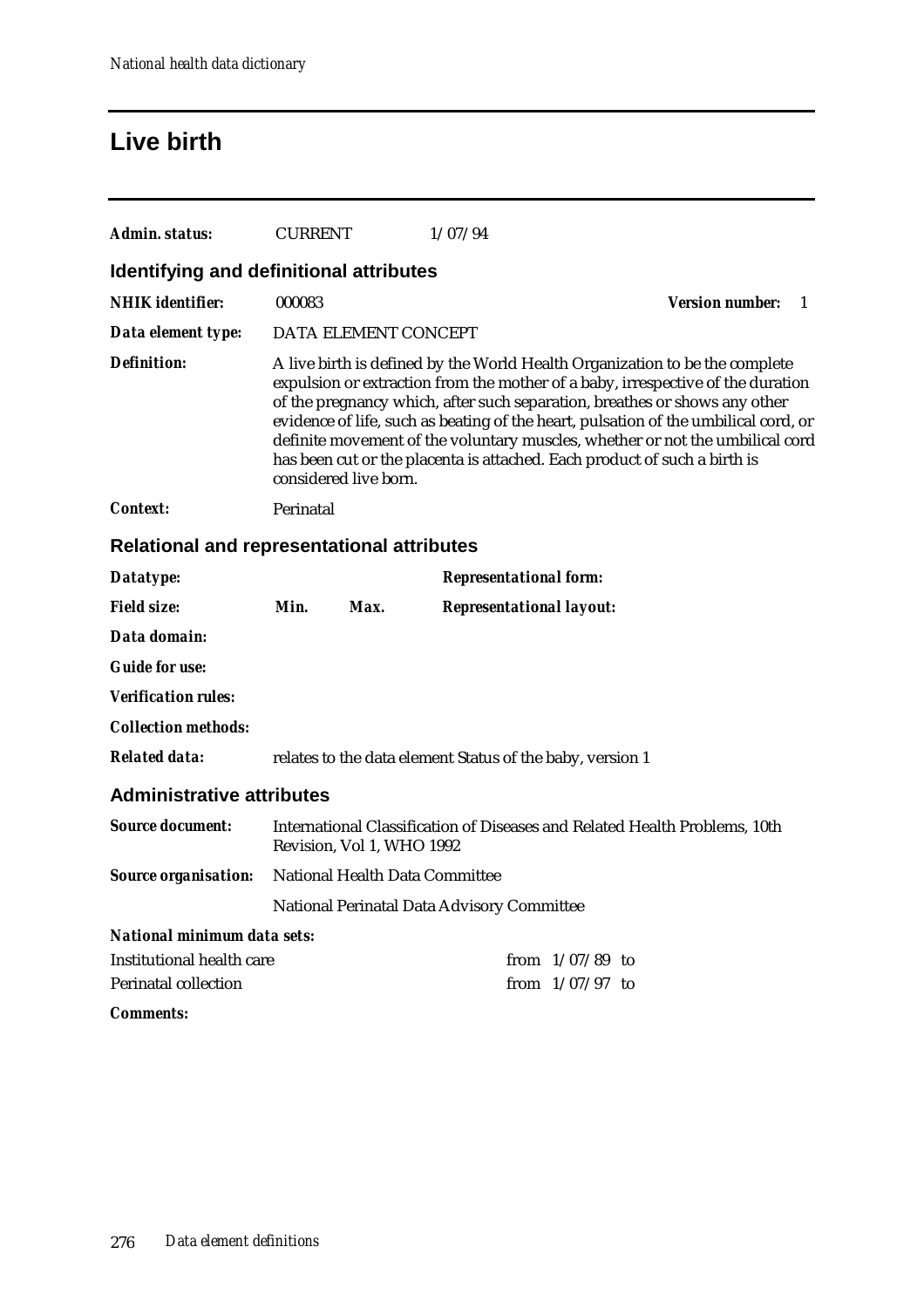### **Method of birth**

| Admin. status:                                                                   | <b>CURRENT</b>                                                                                                                                     | 1/07/96                                                                                                                              |                              |  |  |  |
|----------------------------------------------------------------------------------|----------------------------------------------------------------------------------------------------------------------------------------------------|--------------------------------------------------------------------------------------------------------------------------------------|------------------------------|--|--|--|
| Identifying and definitional attributes                                          |                                                                                                                                                    |                                                                                                                                      |                              |  |  |  |
| <b>NHIK</b> identifier:                                                          | 000093                                                                                                                                             |                                                                                                                                      | <b>Version number:</b><br>-1 |  |  |  |
| Data element type:                                                               | <b>DATA ELEMENT</b>                                                                                                                                |                                                                                                                                      |                              |  |  |  |
| <b>Definition:</b>                                                               | of conception.                                                                                                                                     | The method of complete expulsion or extraction from its mother of a product                                                          |                              |  |  |  |
| Context:                                                                         | Perinatal statistics: the method of delivery may affect the health status of the<br>mother and the baby at birth and during the postpartum period. |                                                                                                                                      |                              |  |  |  |
| <b>Relational and representational attributes</b>                                |                                                                                                                                                    |                                                                                                                                      |                              |  |  |  |
| Datatype:                                                                        | Numeric                                                                                                                                            | <b>Representational form:</b>                                                                                                        | <b>CODE</b>                  |  |  |  |
| <b>Field size:</b>                                                               | Min. 1<br>Max.<br>$\blacksquare$                                                                                                                   | <b>Representational layout:</b>                                                                                                      | - N                          |  |  |  |
| Data domain:<br><b>Guide for use:</b>                                            | 1<br>$\boldsymbol{2}$<br>3<br>Vaginal breech<br><b>Caesarean section</b><br>4<br>$\mathbf 5$<br>Vacuum extraction<br>Other<br>8<br>9<br>Not stated | Spontaneous vaginal<br>Forceps (assisted vaginal birth)<br>In a vaginal breech with forceps to the aftercoming head, code as vaginal |                              |  |  |  |
|                                                                                  | breech.                                                                                                                                            |                                                                                                                                      |                              |  |  |  |
| <b>Verification rules:</b><br><b>Collection methods:</b><br><b>Related data:</b> |                                                                                                                                                    | is used in conjunction with Presentation at birth, version 1                                                                         |                              |  |  |  |
| <b>Administrative attributes</b>                                                 |                                                                                                                                                    |                                                                                                                                      |                              |  |  |  |
| <b>Source document:</b>                                                          |                                                                                                                                                    |                                                                                                                                      |                              |  |  |  |
|                                                                                  |                                                                                                                                                    | Source organisation: National Perinatal Data Advisory Committee                                                                      |                              |  |  |  |
| National minimum data sets:<br>Perinatal collection<br><b>Comments:</b>          |                                                                                                                                                    | from $1/07/97$ to                                                                                                                    |                              |  |  |  |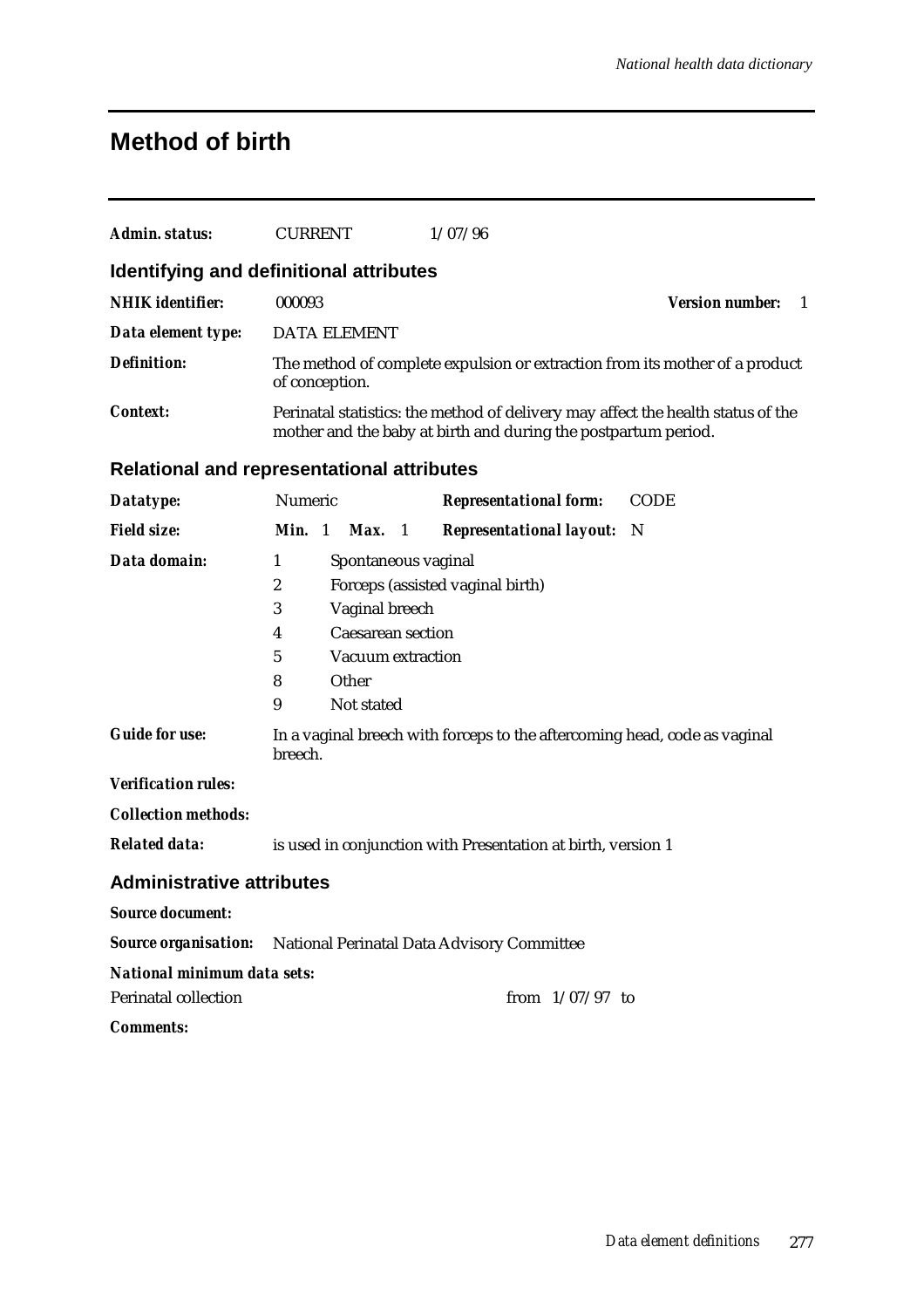## **Presentation at birth**

| Admin. status:          | <b>CURRENT</b>                          | 1/07/96                                                                                                                                                         |                        |  |
|-------------------------|-----------------------------------------|-----------------------------------------------------------------------------------------------------------------------------------------------------------------|------------------------|--|
|                         | Identifying and definitional attributes |                                                                                                                                                                 |                        |  |
| <b>NHIK</b> identifier: | 000133                                  |                                                                                                                                                                 | <b>Version number:</b> |  |
| Data element type:      | <b>DATA ELEMENT</b>                     |                                                                                                                                                                 |                        |  |
| Definition:             |                                         | Presenting part of the foetus (at lower segment of uterus) at birth.                                                                                            |                        |  |
| Context:                | and neonatal morbidity.                 | Perinatal statistics: presentation types other than vertex are associated with<br>higher rates of caesarean section, instrumental delivery, perinatal mortality |                        |  |

#### **Relational and representational attributes**

| Datatype:                                                              | Numeric        |               | <b>Representational form:</b>                          | <b>CODE</b> |
|------------------------------------------------------------------------|----------------|---------------|--------------------------------------------------------|-------------|
| <b>Field size:</b>                                                     | <b>Min.</b> 1  | <b>Max.</b> 1 | <b>Representational layout:</b>                        | N           |
| Data domain:                                                           | 1              | <b>Vertex</b> |                                                        |             |
|                                                                        | $\overline{2}$ | <b>Breech</b> |                                                        |             |
|                                                                        | 3              | Face          |                                                        |             |
|                                                                        | 4              | <b>Brow</b>   |                                                        |             |
|                                                                        | 8              | Other         |                                                        |             |
|                                                                        | 9              | Not stated    |                                                        |             |
| <b>Guide for use:</b>                                                  |                |               |                                                        |             |
| <b>Verification rules:</b>                                             |                |               |                                                        |             |
| <b>Collection methods:</b>                                             |                |               |                                                        |             |
| <b>Related data:</b>                                                   |                |               | is used in conjunction with Method of birth, version 1 |             |
| <b>Administrative attributes</b>                                       |                |               |                                                        |             |
| <b>Source document:</b>                                                |                |               |                                                        |             |
| <b>Source organisation:</b> National Perinatal Data Advisory Committee |                |               |                                                        |             |

*National minimum data sets:*

*Comments:*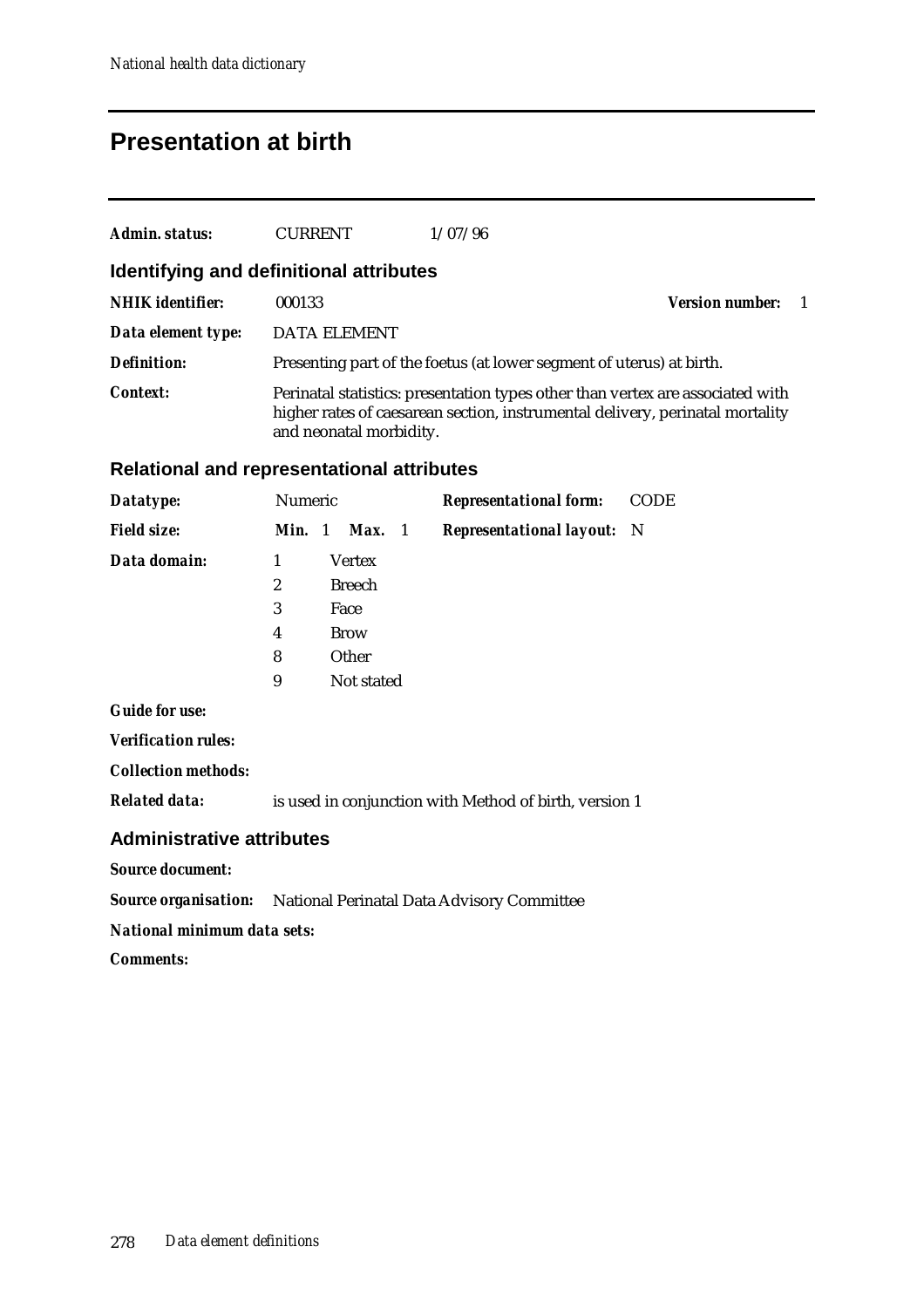### **National Health Information Model entities**

| <b>Event</b>        | <b>Data elements</b>                                  |
|---------------------|-------------------------------------------------------|
| <b>Person event</b> |                                                       |
| <b>Birth event</b>  |                                                       |
| Life event          |                                                       |
| Self-help event     |                                                       |
| <b>Crisis event</b> |                                                       |
| Injury event        | Activity when injured                                 |
| Other crisis event  | External cause - admitted patient -<br>ICD-10-AM code |
|                     | External cause - admitted patient -<br>ICD-9-CM code  |
| Other life event    | External cause - human intent                         |
|                     | External cause - non-admitted patient                 |
| <b>Death event</b>  | Narrative description of injury event                 |
|                     |                                                       |
|                     |                                                       |
|                     |                                                       |
|                     |                                                       |
|                     |                                                       |
|                     |                                                       |
|                     |                                                       |
|                     |                                                       |
|                     |                                                       |
|                     |                                                       |
|                     |                                                       |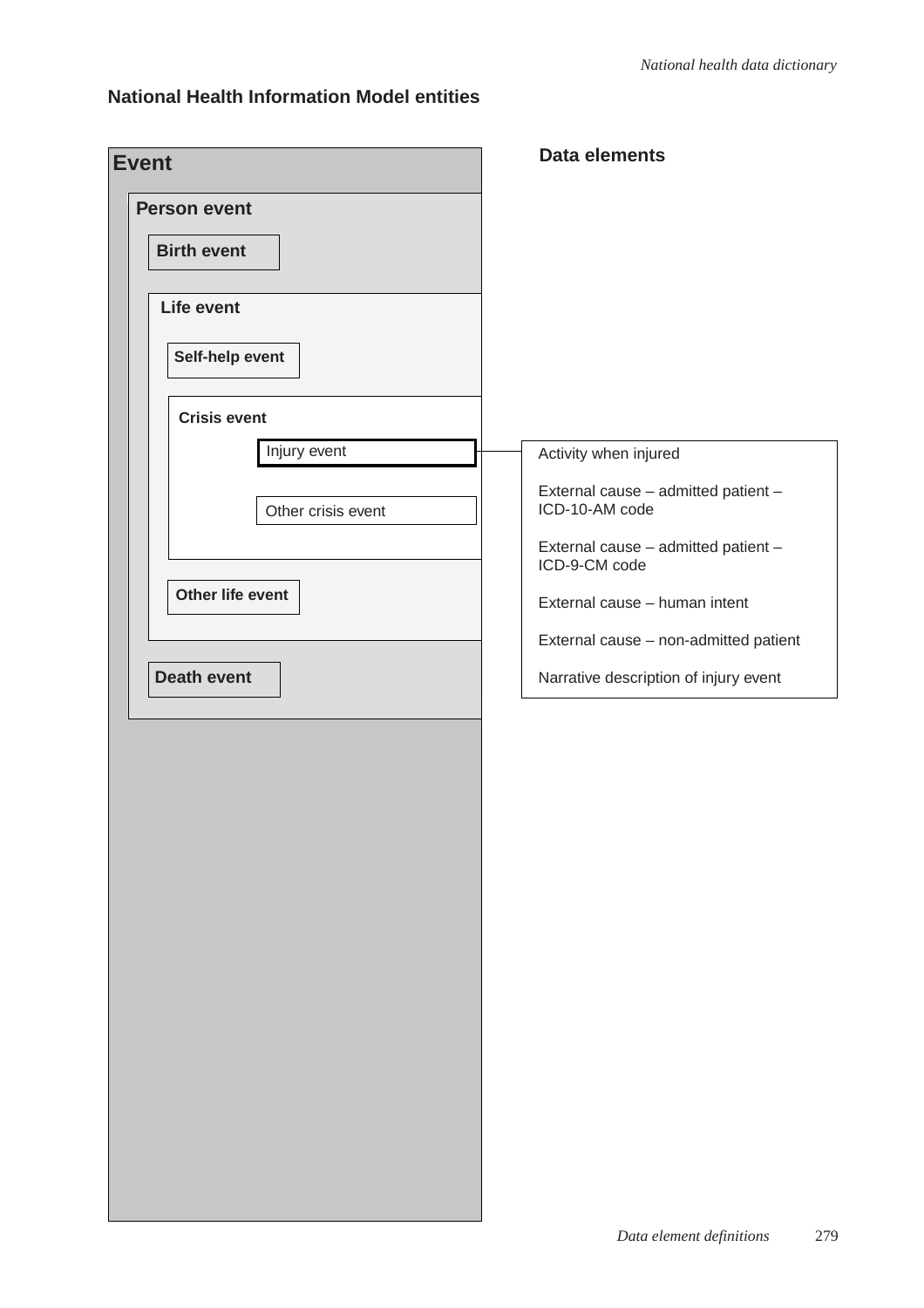# **Activity when injured**

| Admin. status:                          | <b>CURRENT</b>      | 1/07/96                                                                                                                                                                                                                                                                                                                         |                        |  |  |  |  |
|-----------------------------------------|---------------------|---------------------------------------------------------------------------------------------------------------------------------------------------------------------------------------------------------------------------------------------------------------------------------------------------------------------------------|------------------------|--|--|--|--|
| Identifying and definitional attributes |                     |                                                                                                                                                                                                                                                                                                                                 |                        |  |  |  |  |
| <b>NHIK</b> identifier:                 | 000002              |                                                                                                                                                                                                                                                                                                                                 | <b>Version number:</b> |  |  |  |  |
| Data element type:                      | <b>DATA ELEMENT</b> |                                                                                                                                                                                                                                                                                                                                 |                        |  |  |  |  |
| Definition:                             |                     | The type of activity being undertaken by the person when injured.                                                                                                                                                                                                                                                               |                        |  |  |  |  |
| Context:                                | injuries.           | Injury surveillance: enables categorisation of injury and poisoning according<br>to factors important for injury control. Necessary for defining and monitoring<br>injury control targets, injury costing and identifying cases for in-depth<br>research. This item is the basis for identifying work-related and sport-related |                        |  |  |  |  |

### **Relational and representational attributes**

| Datatype:                  | Numeric          |                                                                                                                                                                                                                                                                                                                                    |                      |  | <b>Representational form:</b>                                                                                                                                                                       | <b>CODE</b> |
|----------------------------|------------------|------------------------------------------------------------------------------------------------------------------------------------------------------------------------------------------------------------------------------------------------------------------------------------------------------------------------------------|----------------------|--|-----------------------------------------------------------------------------------------------------------------------------------------------------------------------------------------------------|-------------|
| <b>Field size:</b>         | Min. 1           |                                                                                                                                                                                                                                                                                                                                    | $Max.$ 1             |  | <b>Representational layout:</b>                                                                                                                                                                     | - N         |
| Data domain:               | 1                |                                                                                                                                                                                                                                                                                                                                    | Sports activity      |  |                                                                                                                                                                                                     |             |
|                            | $\boldsymbol{2}$ |                                                                                                                                                                                                                                                                                                                                    | Leisure activity     |  |                                                                                                                                                                                                     |             |
|                            | 3                |                                                                                                                                                                                                                                                                                                                                    |                      |  | Working for income (include travel to and from work)                                                                                                                                                |             |
|                            | 4                |                                                                                                                                                                                                                                                                                                                                    |                      |  | Other type of work (include unpaid housework)                                                                                                                                                       |             |
|                            | $\bf 5$          |                                                                                                                                                                                                                                                                                                                                    |                      |  | Resting, sleeping, eating, other personal activity                                                                                                                                                  |             |
|                            | $\boldsymbol{6}$ |                                                                                                                                                                                                                                                                                                                                    |                      |  | Being nursed or cared for                                                                                                                                                                           |             |
|                            | 7                |                                                                                                                                                                                                                                                                                                                                    |                      |  | Engaged in formal educational activity (as a student)                                                                                                                                               |             |
|                            | 8                |                                                                                                                                                                                                                                                                                                                                    |                      |  | Other specified activity                                                                                                                                                                            |             |
|                            | 9                |                                                                                                                                                                                                                                                                                                                                    | Unspecified activity |  |                                                                                                                                                                                                     |             |
| <b>Guide for use:</b>      |                  |                                                                                                                                                                                                                                                                                                                                    |                      |  | Admitted patients: add the appropriate code as a fifth character when using<br>ICD-10-AM external cause codes within the range V01 - Y34.                                                           |             |
|                            |                  | Non-admitted patients: select the code which best characterises the type of<br>activity being undertaken by the person when injured, on the basis of the<br>information available at the time it is recorded. If two or more categories are<br>judged to be equally appropriate, select the one that comes first in the code list. |                      |  |                                                                                                                                                                                                     |             |
|                            |                  |                                                                                                                                                                                                                                                                                                                                    |                      |  | New South Wales, Australian Capital Territory, Victoria and the Northern<br>Territory have implemented ICD-10-AM from 1 July 1998. Other States may<br>continue to use ICD-9-CM until 30 June 1999. |             |
| <b>Verification rules:</b> |                  |                                                                                                                                                                                                                                                                                                                                    |                      |  |                                                                                                                                                                                                     |             |
| <b>Collection methods:</b> |                  |                                                                                                                                                                                                                                                                                                                                    |                      |  |                                                                                                                                                                                                     |             |
| <b>Related data:</b>       |                  |                                                                                                                                                                                                                                                                                                                                    |                      |  | is used in conjunction with External cause - major external cause, version 3                                                                                                                        |             |
|                            |                  |                                                                                                                                                                                                                                                                                                                                    |                      |  | is used in conjunction with External cause - human intent, version 3                                                                                                                                |             |
|                            |                  |                                                                                                                                                                                                                                                                                                                                    |                      |  | is a qualifier of Narrative description of injury event, version 1                                                                                                                                  |             |
|                            | version 1        |                                                                                                                                                                                                                                                                                                                                    |                      |  | is used in conjunction with Nature of main injury - non-admitted patient,                                                                                                                           |             |
|                            |                  |                                                                                                                                                                                                                                                                                                                                    |                      |  | is used in conjunction with Bodily location of main injury, version 1                                                                                                                               |             |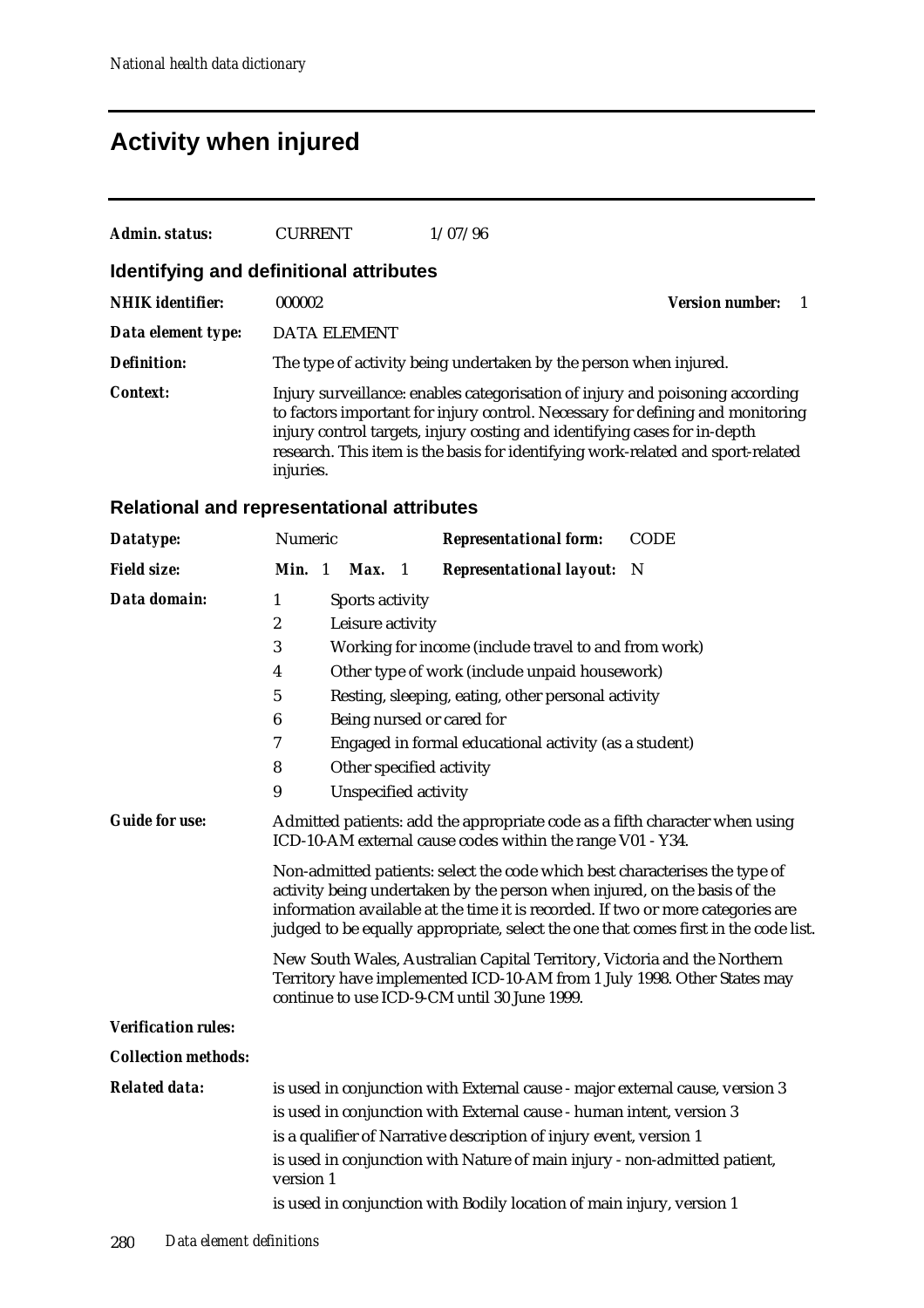## **Activity when injured (continued)**

#### **Administrative attributes**

#### *Source document:*

*Source organisation:* National Injury Surveillance Unit

| National minimum data sets: |                   |  |
|-----------------------------|-------------------|--|
| Institutional health care   | from $1/07/89$ to |  |
| Injury surveillance         | from $1/07/89$ to |  |

*Comments:* .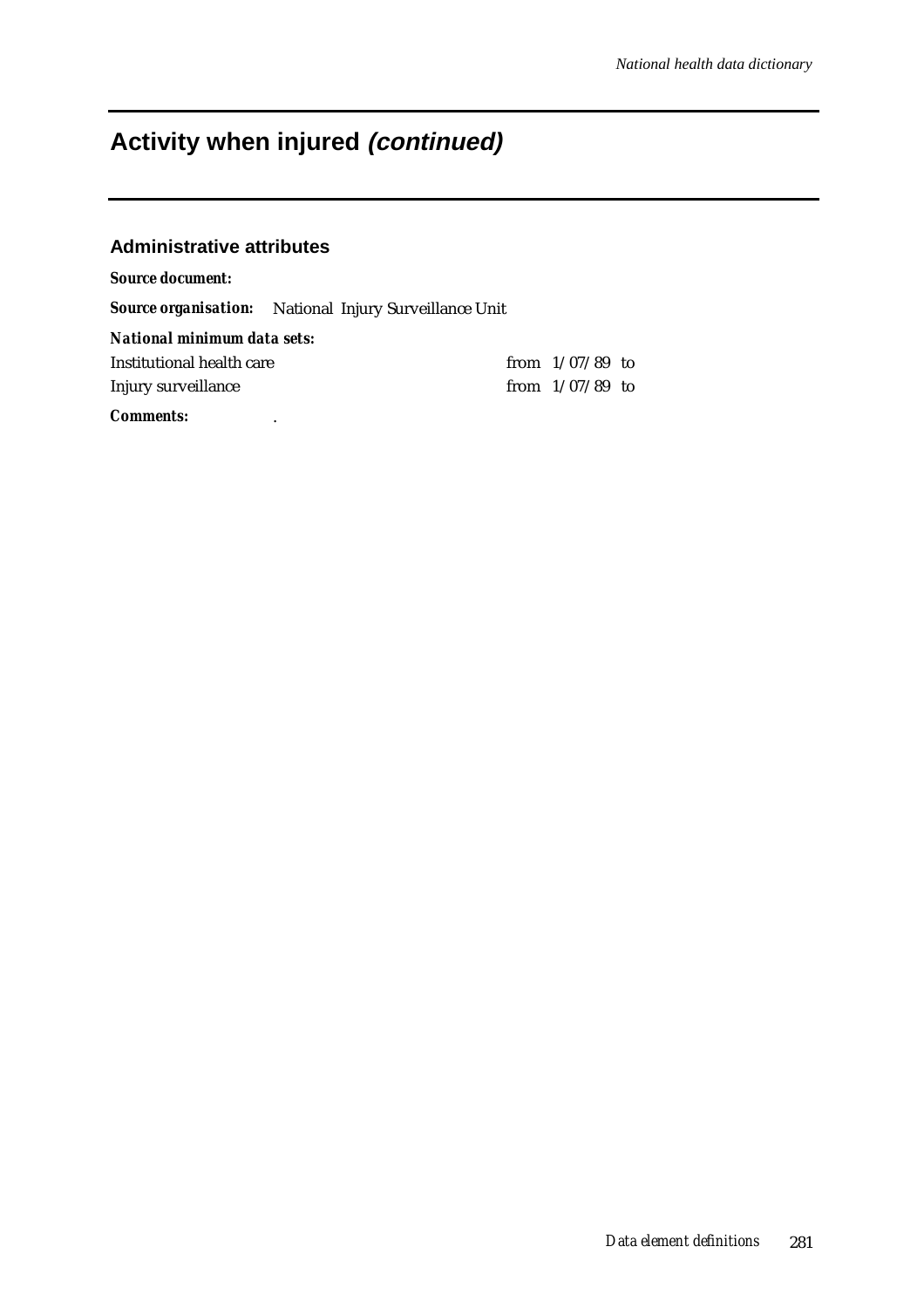# **External cause - admitted patient - ICD-10-AM code**

| <b>Admin. status:</b>      | <b>CURRENT</b><br>1/07/98                                                                                                                                                                                                                                                                                                                                          |  |  |  |  |  |
|----------------------------|--------------------------------------------------------------------------------------------------------------------------------------------------------------------------------------------------------------------------------------------------------------------------------------------------------------------------------------------------------------------|--|--|--|--|--|
|                            | Identifying and definitional attributes                                                                                                                                                                                                                                                                                                                            |  |  |  |  |  |
| <b>NHIK</b> identifier:    | 000053<br><b>Version number:</b><br>4                                                                                                                                                                                                                                                                                                                              |  |  |  |  |  |
| Data element type:         | <b>DATA ELEMENT</b>                                                                                                                                                                                                                                                                                                                                                |  |  |  |  |  |
| <b>Definition:</b>         | Environmental event, circumstance or condition as the cause of injury,<br>poisoning and other adverse effect.                                                                                                                                                                                                                                                      |  |  |  |  |  |
| <i>Context:</i>            | Institutional health care: enables categorisation of injury and poisoning<br>according to factors important for injury control. This information is necessary<br>for defining and monitoring injury control targets, injury costing and<br>identifying cases for in-depth research. It is also used as a quality of care<br>indicator of adverse patient outcomes. |  |  |  |  |  |
|                            | Relational and representational attributes                                                                                                                                                                                                                                                                                                                         |  |  |  |  |  |
| Datatype:                  | Alphanumeric<br><b>Representational form:</b><br><b>CODE</b>                                                                                                                                                                                                                                                                                                       |  |  |  |  |  |
| <b>Field size:</b>         | Min. 3<br><b>Max.</b> $6$<br>Representational layout: ANN.NN                                                                                                                                                                                                                                                                                                       |  |  |  |  |  |
| Data domain:               | ICD-10-AM                                                                                                                                                                                                                                                                                                                                                          |  |  |  |  |  |
| <b>Guide for use:</b>      | This code must be used in conjunction with an injury or poisoning codes and<br>can be used with other disease codes. Admitted patients should be coded to<br>the complete ICD-10-AM classification.                                                                                                                                                                |  |  |  |  |  |
|                            | An external cause code should be sequenced following the related injury or<br>poisoning code, or following the group of codes, if more than one injury or<br>condition has resulted from this external cause. Provision should be made to<br>record more than one external cause if appropriate.                                                                   |  |  |  |  |  |
|                            | External cause codes in the range W00 to Y34, except Y06 and Y07 must be<br>accompanied by a place of occurrence code (data element Place of occurrence<br>of external cause).                                                                                                                                                                                     |  |  |  |  |  |
|                            | External cause codes V01 to Y34 must be accompanied by an activity code<br>(data element Activity when injured).                                                                                                                                                                                                                                                   |  |  |  |  |  |
|                            | New South Wales, Australian Capital Territory, Victoria and the Northern<br>Territory have implemented ICD-10-AM from 1 July 1998. Other States may<br>continue to use ICD-9-CM until 30 June 1999.                                                                                                                                                                |  |  |  |  |  |
| <b>Verification rules:</b> | As a minimum requirement, the external cause codes must be listed in the<br>ICD-10-AM classification.                                                                                                                                                                                                                                                              |  |  |  |  |  |
| <b>Collection methods:</b> |                                                                                                                                                                                                                                                                                                                                                                    |  |  |  |  |  |
| <b>Related data:</b>       | is used in conjunction with Activity when injured, version 1<br>is used in conjunction with Place of occurrence of external cause, version 2<br>supersedes previous data element External cause - admitted patient - ICD-9-                                                                                                                                        |  |  |  |  |  |
|                            | CM code, version 3                                                                                                                                                                                                                                                                                                                                                 |  |  |  |  |  |
|                            | is used in conjunction with Principal diagnosis - ICD-10-AM code, version 3                                                                                                                                                                                                                                                                                        |  |  |  |  |  |
|                            | is used in conjunction with Additional diagnosis - ICD-10-AM code, version 4                                                                                                                                                                                                                                                                                       |  |  |  |  |  |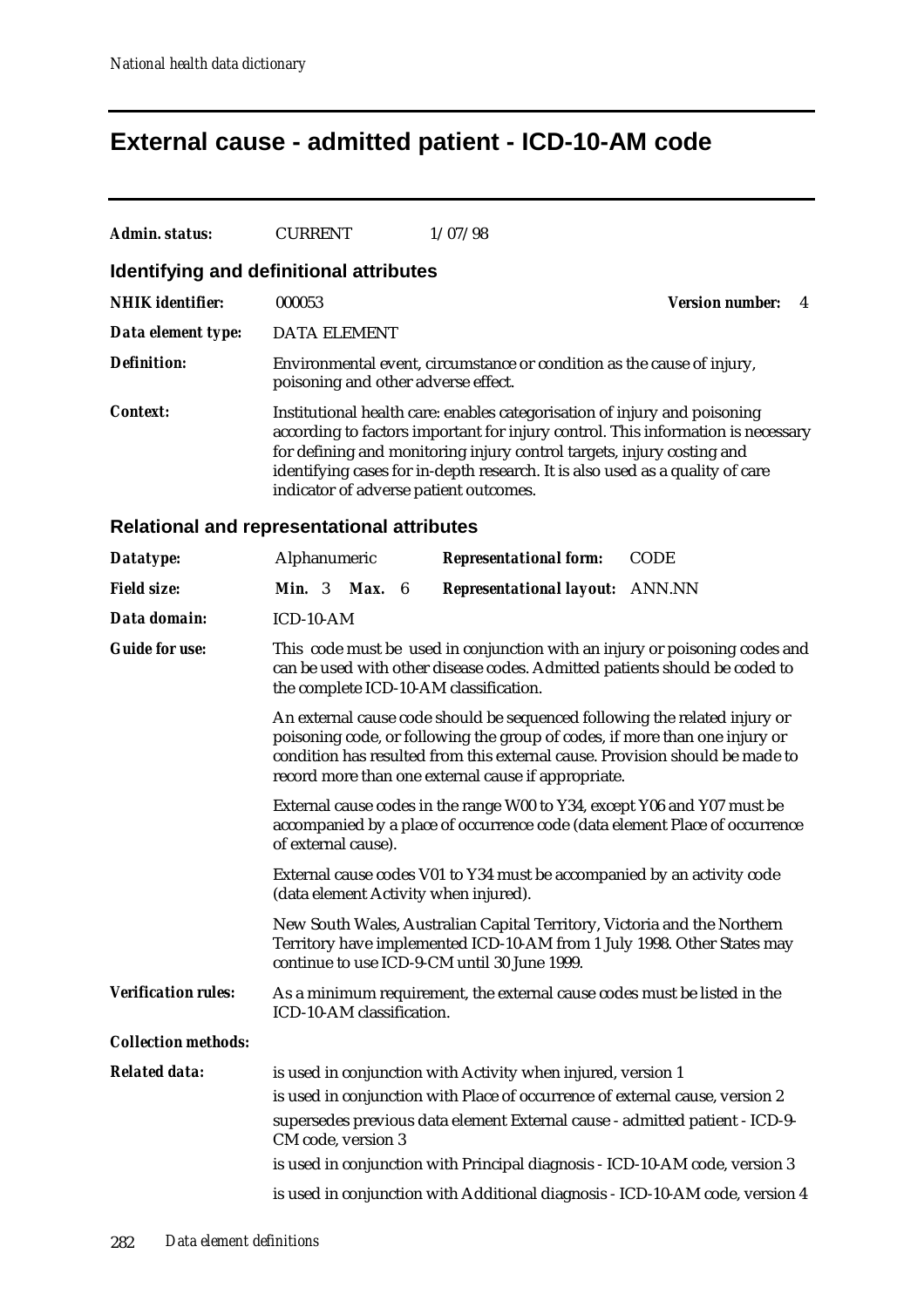## **External cause - admitted patient - ICD-10-AM code (continued)**

#### **Administrative attributes**

| <b>Source document:</b>     | International Statistical Classification of Diseases and Related Health Problems<br>- Tenth Revision - Australian Modification (1998) National Centre for<br>Classification in Health, Sydney. |  |  |  |
|-----------------------------|------------------------------------------------------------------------------------------------------------------------------------------------------------------------------------------------|--|--|--|
| <b>Source organisation:</b> | National Health Data Committee, National Centre for Classification in Health<br>and National Data Standards for Injury Surveillance Advisory Group                                             |  |  |  |
| National minimum data sets: |                                                                                                                                                                                                |  |  |  |
| Institutional health care   | from $1/07/89$ to                                                                                                                                                                              |  |  |  |
| <b>Comments:</b>            | An extended activity code is being developed in consultation with the National<br>Injury Surveillance Unit, Flinders University, Adelaide.                                                     |  |  |  |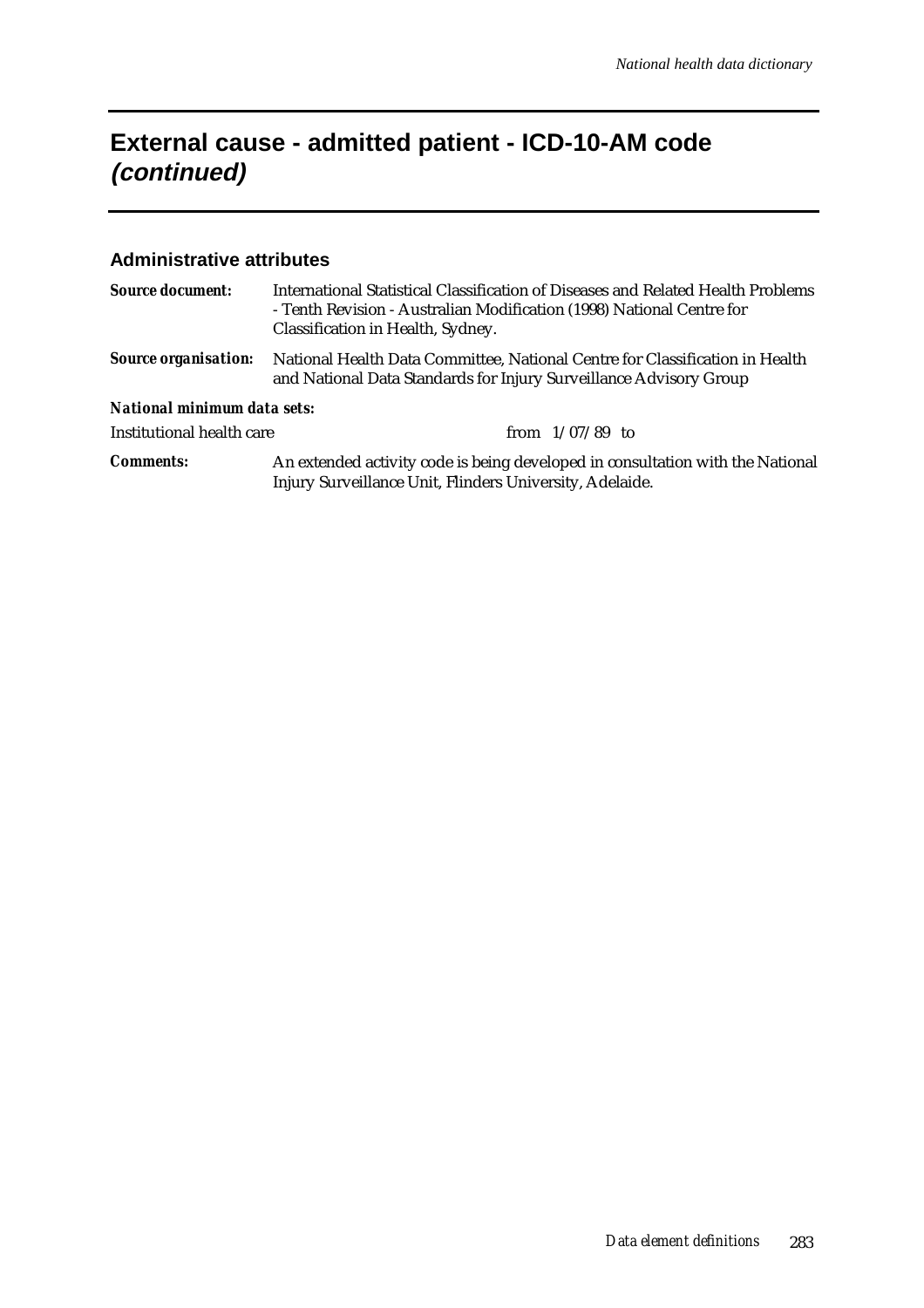# **External cause - admitted patient - ICD-9-CM code**

| Admin. status:                                                     | <b>SUPERSEDED</b>                                                                                                                                                                                                                                                                                                                                                                                                                                                                                                                                                                                                                                                                                                                     | 30/06/99                                                                                                                                                                                                                                                                                                                                                           |                   |                                                                                                                                                                    |  |  |  |
|--------------------------------------------------------------------|---------------------------------------------------------------------------------------------------------------------------------------------------------------------------------------------------------------------------------------------------------------------------------------------------------------------------------------------------------------------------------------------------------------------------------------------------------------------------------------------------------------------------------------------------------------------------------------------------------------------------------------------------------------------------------------------------------------------------------------|--------------------------------------------------------------------------------------------------------------------------------------------------------------------------------------------------------------------------------------------------------------------------------------------------------------------------------------------------------------------|-------------------|--------------------------------------------------------------------------------------------------------------------------------------------------------------------|--|--|--|
| Identifying and definitional attributes<br><b>NHIK</b> identifier: | 000053                                                                                                                                                                                                                                                                                                                                                                                                                                                                                                                                                                                                                                                                                                                                |                                                                                                                                                                                                                                                                                                                                                                    |                   | <b>Version number:</b><br>3                                                                                                                                        |  |  |  |
| Data element type:                                                 | <b>DATA ELEMENT</b>                                                                                                                                                                                                                                                                                                                                                                                                                                                                                                                                                                                                                                                                                                                   |                                                                                                                                                                                                                                                                                                                                                                    |                   |                                                                                                                                                                    |  |  |  |
| <b>Definition:</b>                                                 | poisoning or violence.                                                                                                                                                                                                                                                                                                                                                                                                                                                                                                                                                                                                                                                                                                                |                                                                                                                                                                                                                                                                                                                                                                    |                   | Event, circumstance or condition associated with the occurrence of injury,                                                                                         |  |  |  |
| <i>Context:</i>                                                    |                                                                                                                                                                                                                                                                                                                                                                                                                                                                                                                                                                                                                                                                                                                                       | Institutional health care: enables categorisation of injury and poisoning<br>according to factors important for injury control. This information is necessary<br>for defining and monitoring injury control targets, injury costing and<br>identifying cases for in-depth research. It is also used as a quality of care<br>indicator of adverse patient outcomes. |                   |                                                                                                                                                                    |  |  |  |
| <b>Relational and representational attributes</b>                  |                                                                                                                                                                                                                                                                                                                                                                                                                                                                                                                                                                                                                                                                                                                                       |                                                                                                                                                                                                                                                                                                                                                                    |                   |                                                                                                                                                                    |  |  |  |
| Datatype:                                                          | Alphanumeric                                                                                                                                                                                                                                                                                                                                                                                                                                                                                                                                                                                                                                                                                                                          | <b>Representational form:</b>                                                                                                                                                                                                                                                                                                                                      |                   | <b>CODE</b>                                                                                                                                                        |  |  |  |
| <b>Field size:</b>                                                 | Min. 6 Max. 6                                                                                                                                                                                                                                                                                                                                                                                                                                                                                                                                                                                                                                                                                                                         | <b>Representational layout: ANNN.N</b>                                                                                                                                                                                                                                                                                                                             |                   |                                                                                                                                                                    |  |  |  |
| Data domain:                                                       | ICD-9-CM                                                                                                                                                                                                                                                                                                                                                                                                                                                                                                                                                                                                                                                                                                                              |                                                                                                                                                                                                                                                                                                                                                                    |                   |                                                                                                                                                                    |  |  |  |
| <b>Guide for use:</b>                                              | An external cause coded to ICD-9-CM should be sequenced following the<br>related injury or condition code, or following the group of codes, if more than<br>one injury or condition has resulted from this external cause. Provision should<br>be made to record more than one external cause if appropriate. All external<br>cause codes must be accompanied by a place of occurrence code (data element<br>Place of occurrence of external cause). Refer to the Australian Coding<br>Standards for ICD-9-CM, National Centre for Classification in Health, Sydney.<br>Although this data element has been superseded by External cause - admitted<br>patient - ICD-10-AM code, Version 4, it remains an acceptable interim standard |                                                                                                                                                                                                                                                                                                                                                                    |                   |                                                                                                                                                                    |  |  |  |
| <b>Verification rules:</b>                                         |                                                                                                                                                                                                                                                                                                                                                                                                                                                                                                                                                                                                                                                                                                                                       | implementing ICD-10-AM on 1 July 1998.                                                                                                                                                                                                                                                                                                                             |                   | (until 30 June 1999) for use by those States and Territories that will not be                                                                                      |  |  |  |
| <b>Collection methods:</b>                                         |                                                                                                                                                                                                                                                                                                                                                                                                                                                                                                                                                                                                                                                                                                                                       |                                                                                                                                                                                                                                                                                                                                                                    |                   |                                                                                                                                                                    |  |  |  |
| <b>Related data:</b>                                               |                                                                                                                                                                                                                                                                                                                                                                                                                                                                                                                                                                                                                                                                                                                                       | is used in conjunction with Additional diagnoses, version 1<br>supersedes previous data element External cause, version 2                                                                                                                                                                                                                                          |                   | is used in conjunction with Principal diagnosis - ICD-9-CM code, version 2<br>is used in conjunction with Place of occurrence of external cause, version 2         |  |  |  |
| <b>Administrative attributes</b>                                   |                                                                                                                                                                                                                                                                                                                                                                                                                                                                                                                                                                                                                                                                                                                                       |                                                                                                                                                                                                                                                                                                                                                                    |                   |                                                                                                                                                                    |  |  |  |
| <b>Source document:</b>                                            | Health (1996) Sydney.                                                                                                                                                                                                                                                                                                                                                                                                                                                                                                                                                                                                                                                                                                                 |                                                                                                                                                                                                                                                                                                                                                                    |                   | Australian Version of the International Classification of Diseases, 9th Revision,<br>Clinical Modification, published by the National Centre for Classification in |  |  |  |
| <b>Source organisation:</b>                                        |                                                                                                                                                                                                                                                                                                                                                                                                                                                                                                                                                                                                                                                                                                                                       | and National Data Standards for Injury Surveillance Advisory Group                                                                                                                                                                                                                                                                                                 |                   | National Health Data Committee, National Centre for Classification in Health                                                                                       |  |  |  |
| <b>National minimum data sets:</b>                                 |                                                                                                                                                                                                                                                                                                                                                                                                                                                                                                                                                                                                                                                                                                                                       |                                                                                                                                                                                                                                                                                                                                                                    |                   |                                                                                                                                                                    |  |  |  |
| <b>Institutional health care</b>                                   |                                                                                                                                                                                                                                                                                                                                                                                                                                                                                                                                                                                                                                                                                                                                       |                                                                                                                                                                                                                                                                                                                                                                    | from $1/07/89$ to |                                                                                                                                                                    |  |  |  |
| <b>Comments:</b>                                                   |                                                                                                                                                                                                                                                                                                                                                                                                                                                                                                                                                                                                                                                                                                                                       |                                                                                                                                                                                                                                                                                                                                                                    |                   |                                                                                                                                                                    |  |  |  |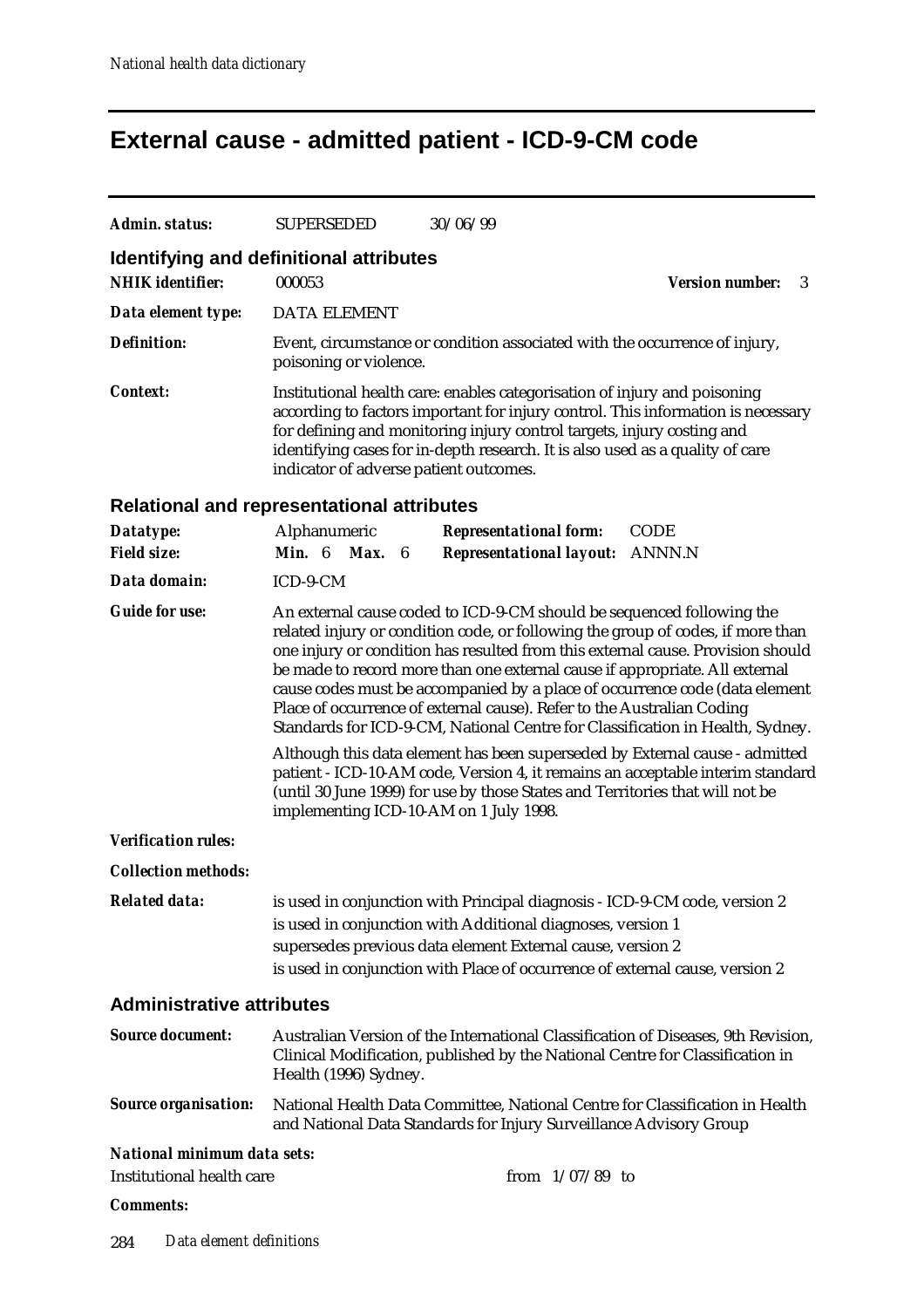## **External cause - human intent**

| <b>Admin. status:</b>                 | <b>CURRENT</b><br>1/07/98                                                                                                                                                                                                                                                                                                                                                                                                                                                                                                                                                                                                                                                                                                                                                                                                                                                                                                                                                                                                                                |
|---------------------------------------|----------------------------------------------------------------------------------------------------------------------------------------------------------------------------------------------------------------------------------------------------------------------------------------------------------------------------------------------------------------------------------------------------------------------------------------------------------------------------------------------------------------------------------------------------------------------------------------------------------------------------------------------------------------------------------------------------------------------------------------------------------------------------------------------------------------------------------------------------------------------------------------------------------------------------------------------------------------------------------------------------------------------------------------------------------|
|                                       | Identifying and definitional attributes                                                                                                                                                                                                                                                                                                                                                                                                                                                                                                                                                                                                                                                                                                                                                                                                                                                                                                                                                                                                                  |
| <b>NHIK</b> identifier:               | 000382<br><b>Version number:</b><br>4                                                                                                                                                                                                                                                                                                                                                                                                                                                                                                                                                                                                                                                                                                                                                                                                                                                                                                                                                                                                                    |
| Data element type:                    | <b>DATA ELEMENT</b>                                                                                                                                                                                                                                                                                                                                                                                                                                                                                                                                                                                                                                                                                                                                                                                                                                                                                                                                                                                                                                      |
| <b>Definition:</b>                    | The most likely role of human intent in the occurrence of the injury or<br>poisoning as assessed by clinician.                                                                                                                                                                                                                                                                                                                                                                                                                                                                                                                                                                                                                                                                                                                                                                                                                                                                                                                                           |
| <b>Context:</b>                       | Injury surveillance: enables categorisation of injury and poisoning according<br>to factors important for injury control. This information is necessary for<br>defining and monitoring injury control targets, injury costing and identifying<br>cases for in-depth research.                                                                                                                                                                                                                                                                                                                                                                                                                                                                                                                                                                                                                                                                                                                                                                            |
|                                       | <b>Relational and representational attributes</b>                                                                                                                                                                                                                                                                                                                                                                                                                                                                                                                                                                                                                                                                                                                                                                                                                                                                                                                                                                                                        |
| Datatype:                             | Numeric<br><b>CODE</b><br><b>Representational form:</b>                                                                                                                                                                                                                                                                                                                                                                                                                                                                                                                                                                                                                                                                                                                                                                                                                                                                                                                                                                                                  |
| <b>Field size:</b>                    | Min. 2<br><b>NN</b><br>Max. 2<br><b>Representational layout:</b>                                                                                                                                                                                                                                                                                                                                                                                                                                                                                                                                                                                                                                                                                                                                                                                                                                                                                                                                                                                         |
| Data domain:<br><b>Guide for use:</b> | 01<br>Accident - injury not intended<br><b>Intentional self harm</b><br>02<br>Sexual assault<br>03<br>Maltreatment by parent<br>04<br>05<br>Maltreatment by spouse or partner<br>Other and unspecified assault<br>06<br>Event of undetermined intent<br>07<br>08<br>Legal intervention (including police) or operations of war<br>Adverse effect or complications of medical and surgical care<br>09<br>10<br>Other specified intent<br>11<br>Intent not specified<br>Select the item which best characterises the role of intent in the occurrence of<br>the injury, on the basis of the information available at the time it is recorded. If<br>two or more categories are judged to be equally appropriate, select the one that<br>comes first in the code list. This item must always be accompanied by an<br>External cause - non-admitted patient code.<br>This data domain is for use in injury surveillance purposes only, when it is not<br>possible to use a complete ICD-10-AM code (e.g. non-admitted patients in<br>emergency departments). |
| <b>Verification rules:</b>            |                                                                                                                                                                                                                                                                                                                                                                                                                                                                                                                                                                                                                                                                                                                                                                                                                                                                                                                                                                                                                                                          |
| <b>Collection methods:</b>            |                                                                                                                                                                                                                                                                                                                                                                                                                                                                                                                                                                                                                                                                                                                                                                                                                                                                                                                                                                                                                                                          |
| <b>Related data:</b>                  | supersedes previous data element External cause - human intent, version 3<br>is used in conjunction with Place of occurrence of external cause of injury -<br>non-admitted patient, version 3<br>is used in conjunction with Narrative description of injury event, version 1<br>is used in conjunction with Nature of main injury - non-admitted patient,<br>version 1<br>is used in conjunction with Bodily location of main injury, version 1<br>is used in conjunction with Activity when injured, version 1<br>Data element definitions<br>285                                                                                                                                                                                                                                                                                                                                                                                                                                                                                                      |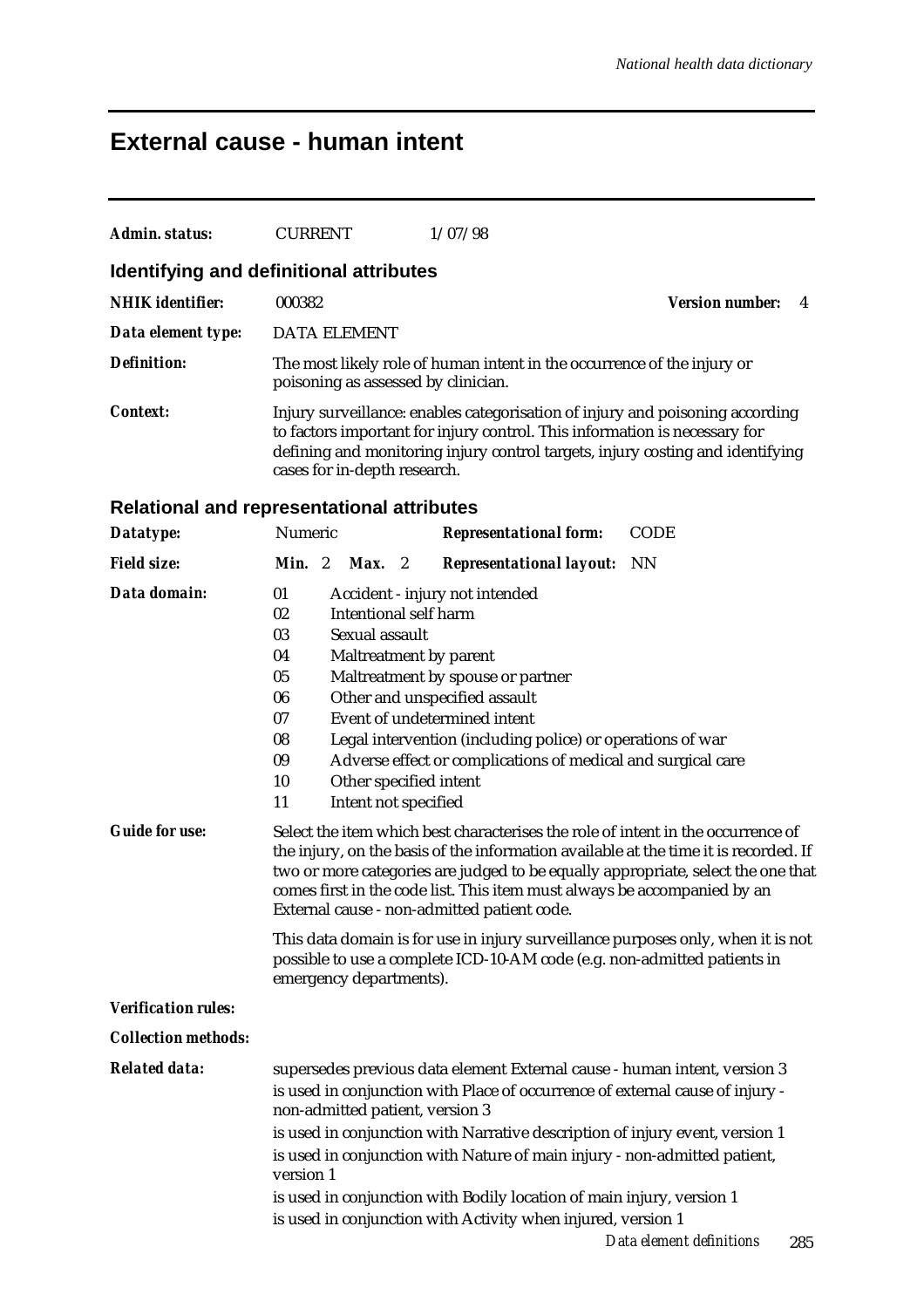### **External cause - human intent (continued)**

#### **Administrative attributes**

*Source document:*

*Source organisation:* National Health Data Committee; National Data Standards for Injury Surveillance Advisory Group

*National minimum data sets:*

Injury surveillance from 1/07/89 to

*Comments:*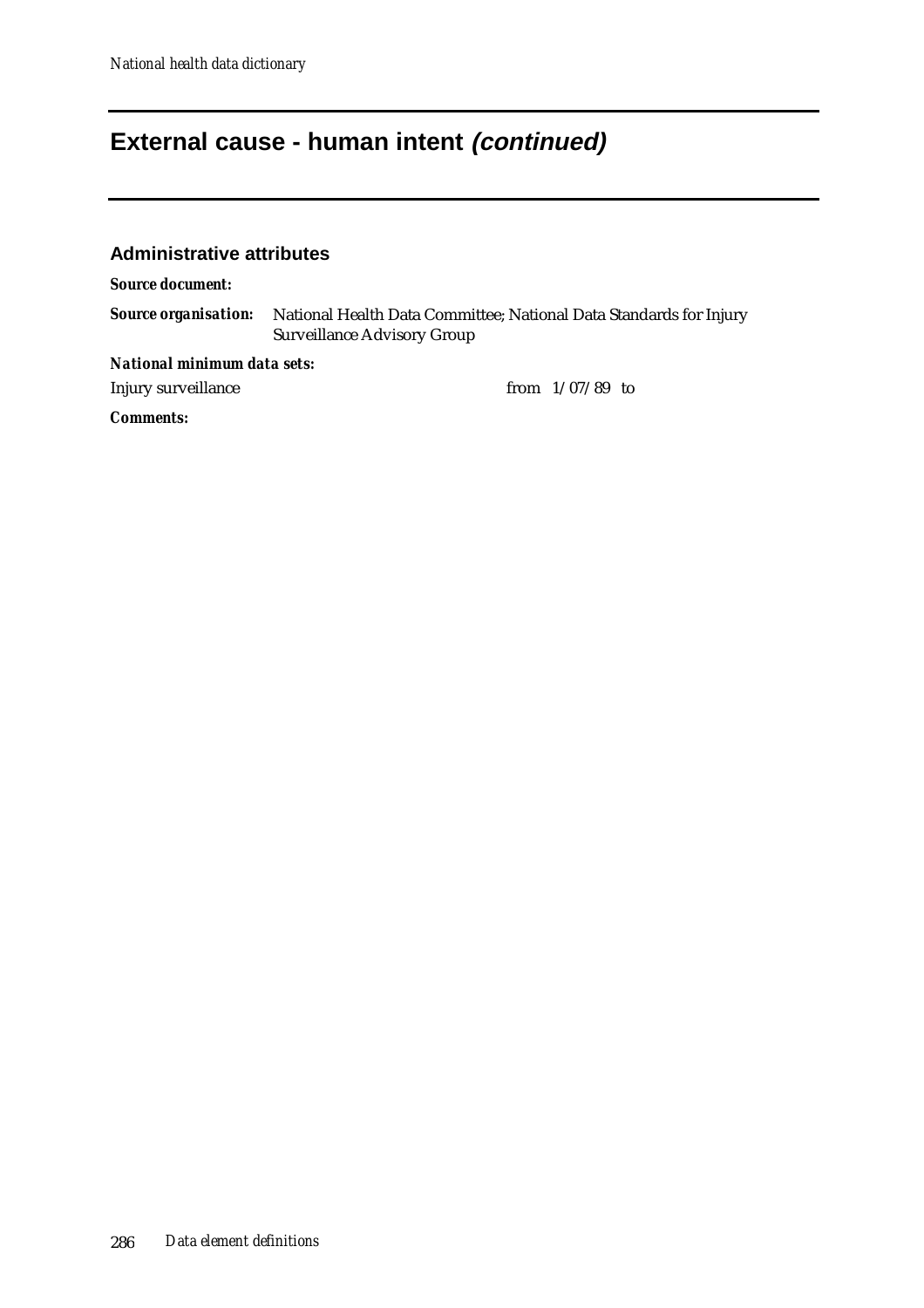## **External cause - non-admitted patient**

| Admin. status:          | <b>CURRENT</b>                          | 1/07/98                                                                                                                                                                                                                                       |                             |
|-------------------------|-----------------------------------------|-----------------------------------------------------------------------------------------------------------------------------------------------------------------------------------------------------------------------------------------------|-----------------------------|
|                         | Identifying and definitional attributes |                                                                                                                                                                                                                                               |                             |
| <b>NHIK</b> identifier: | 000381                                  |                                                                                                                                                                                                                                               | <b>Version number:</b><br>4 |
| Data element type:      | DATA ELEMENT                            |                                                                                                                                                                                                                                               |                             |
| <b>Definition:</b>      | poisoning or adverse effect.            | Event, circumstance or condition associated with the occurrence of injury,                                                                                                                                                                    |                             |
| <b>Context:</b>         | cases for in-depth research.            | Injury surveillance: enables categorisation of injury and poisoning according<br>to factors important for injury control. This information is necessary for<br>defining and monitoring injury control targets, injury costing and identifying |                             |

### **Relational and representational attributes**

| Datatype:          | Numeric |                                                                                                         |                     |  | <b>Representational form:</b>                                       | <b>CODE</b> |
|--------------------|---------|---------------------------------------------------------------------------------------------------------|---------------------|--|---------------------------------------------------------------------|-------------|
| <b>Field size:</b> | Min.    | $\boldsymbol{2}$                                                                                        | $Max.$ 2            |  | <b>Representational layout:</b>                                     | <b>NN</b>   |
| Data domain:       | 01      |                                                                                                         |                     |  | Motor vehicle - driver                                              |             |
|                    | 02      |                                                                                                         |                     |  | Motor vehicle - passenger or unspecified occupant                   |             |
|                    | 03      |                                                                                                         | Motorcycle - driver |  |                                                                     |             |
|                    | 04      |                                                                                                         |                     |  | Motorcycle - passenger or unspecified                               |             |
|                    | 05      |                                                                                                         |                     |  | Pedal cyclist or pedal cycle passenger                              |             |
|                    | 06      |                                                                                                         | Pedestrian          |  |                                                                     |             |
|                    | 07      |                                                                                                         |                     |  | Other or unspecified transport-related circumstance                 |             |
|                    | 08      |                                                                                                         |                     |  | Horse-related (includes fall from, struck or bitten by)             |             |
|                    | 09      |                                                                                                         |                     |  | Fall - low (on same level or < 1 metre or no information on height) |             |
|                    | 10      |                                                                                                         |                     |  | Fall - high (drop of 1 metre or more)                               |             |
|                    | 11      |                                                                                                         |                     |  | Drowning, submersion - swimming pool                                |             |
|                    | 12      | Drowning, submersion - other than swimming pool (excludes<br>drowning associated with water craft [07]) |                     |  |                                                                     |             |
|                    | 13      |                                                                                                         |                     |  | Other threat to breathing (including strangling and asphyxiation)   |             |
|                    | 14      |                                                                                                         | Fire, flames, smoke |  |                                                                     |             |
|                    | 15      |                                                                                                         |                     |  | Hot drink, food, water, other fluid, steam, gas or vapour           |             |
|                    | 16      |                                                                                                         |                     |  | Hot object or substance, not otherwise specified                    |             |
|                    | 17      |                                                                                                         |                     |  | Poisoning - drugs or medicinal substance                            |             |
|                    | 18      |                                                                                                         |                     |  | Poisoning - other substance                                         |             |
|                    | 19      |                                                                                                         | Firearm             |  |                                                                     |             |
|                    | 20      |                                                                                                         |                     |  | Cutting, piercing object                                            |             |
|                    | 21      |                                                                                                         | Dog-related         |  |                                                                     |             |
|                    | 22      |                                                                                                         |                     |  | Animal-related (excluding Horse [08] and Dog [21])                  |             |
|                    | 23      |                                                                                                         | (deleted)           |  |                                                                     |             |
|                    | 24      |                                                                                                         |                     |  | Machinery in operation                                              |             |
|                    | 25      |                                                                                                         | Electricity         |  |                                                                     |             |
|                    | 26      |                                                                                                         |                     |  | Hot conditions (natural origin) sunlight                            |             |
|                    | 27      |                                                                                                         |                     |  | Cold conditions (natural origins)                                   |             |
|                    | 28      |                                                                                                         |                     |  | Other specified external cause                                      |             |
|                    | 29      |                                                                                                         |                     |  | Unspecified external cause                                          |             |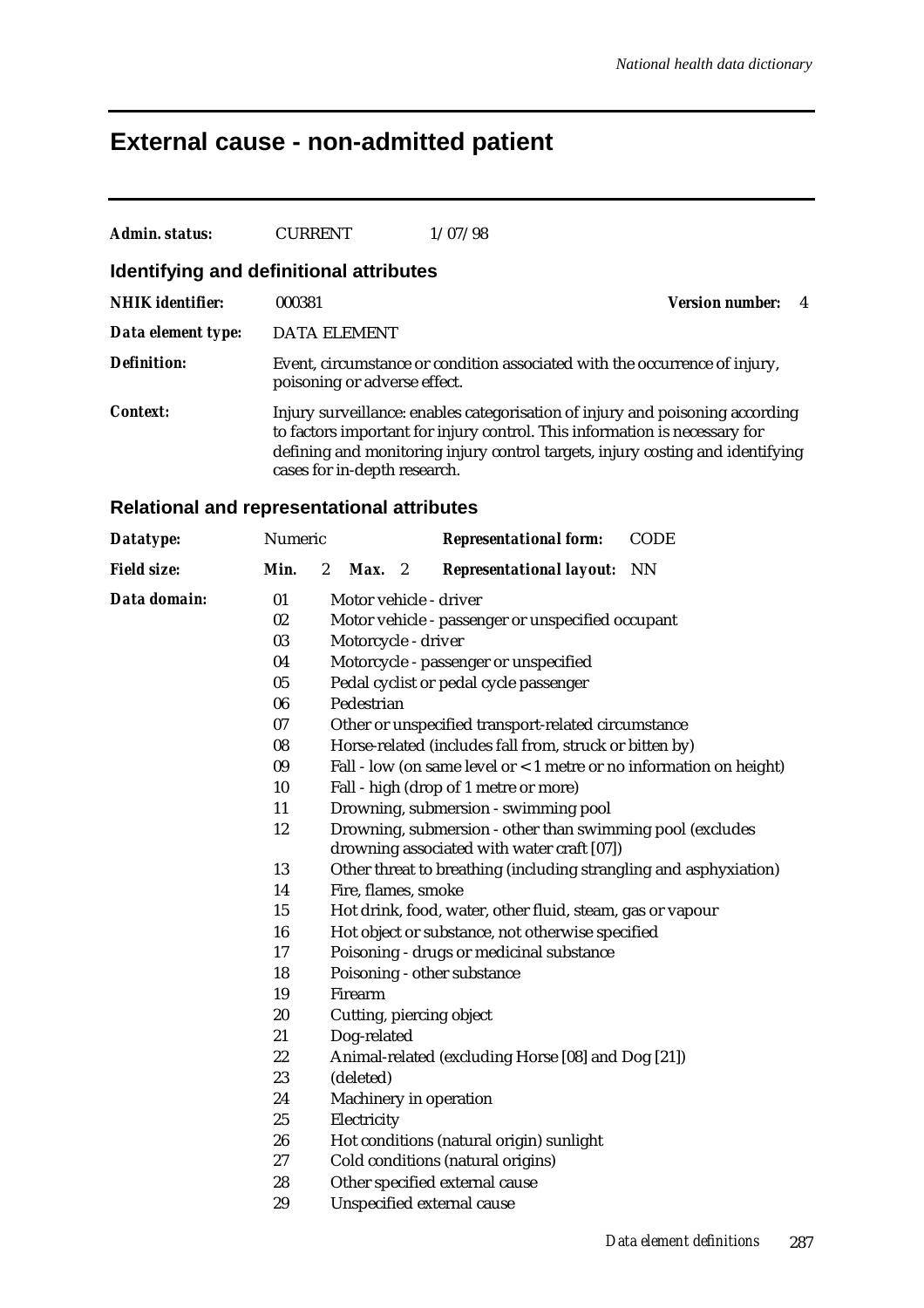### **External cause - non-admitted patient (continued)**

| Struck by or collision with person<br>30<br>Data domain<br>Struck by or collision with object<br>31<br>(cont'd)                                                                                                                                                                                                                                                                                                                                                                                                                                                                                                                                                                                |                                                                           |  |  |  |  |  |  |
|------------------------------------------------------------------------------------------------------------------------------------------------------------------------------------------------------------------------------------------------------------------------------------------------------------------------------------------------------------------------------------------------------------------------------------------------------------------------------------------------------------------------------------------------------------------------------------------------------------------------------------------------------------------------------------------------|---------------------------------------------------------------------------|--|--|--|--|--|--|
| <b>Guide for use:</b><br>This data domain is for use in injury surveillance purposes only, when it is not<br>possible to use a complete ICD-10-AM code (eg. Non-admitted patients in<br>emergency departments). Select the item which best characterises the<br>circumstances of the injury, on the basis of the information available at the<br>time it is recorded. If two or more categories are judged to be equally<br>appropriate select the one that comes first in the code list. The External cause -<br>non-admitted patient group must always be accompanied by an External cause<br>- human intent code (see data element External cause - human intent - injury<br>surveillance). |                                                                           |  |  |  |  |  |  |
| <b>Verification rules:</b>                                                                                                                                                                                                                                                                                                                                                                                                                                                                                                                                                                                                                                                                     |                                                                           |  |  |  |  |  |  |
| <b>Collection methods:</b>                                                                                                                                                                                                                                                                                                                                                                                                                                                                                                                                                                                                                                                                     |                                                                           |  |  |  |  |  |  |
| <b>Related data:</b><br>supersedes previous data element External cause - major external cause,<br>version 3                                                                                                                                                                                                                                                                                                                                                                                                                                                                                                                                                                                   |                                                                           |  |  |  |  |  |  |
| is used in conjunction with Place of occurrence of external cause of injury -<br>non-admitted patient, version 3                                                                                                                                                                                                                                                                                                                                                                                                                                                                                                                                                                               |                                                                           |  |  |  |  |  |  |
| is used in conjunction with Narrative description of injury event, version 1                                                                                                                                                                                                                                                                                                                                                                                                                                                                                                                                                                                                                   |                                                                           |  |  |  |  |  |  |
| version 1                                                                                                                                                                                                                                                                                                                                                                                                                                                                                                                                                                                                                                                                                      | is used in conjunction with Nature of main injury - non-admitted patient, |  |  |  |  |  |  |
| is used in conjunction with Bodily location of main injury, version 1                                                                                                                                                                                                                                                                                                                                                                                                                                                                                                                                                                                                                          |                                                                           |  |  |  |  |  |  |
| is used in conjunction with Activity when injured, version 1                                                                                                                                                                                                                                                                                                                                                                                                                                                                                                                                                                                                                                   |                                                                           |  |  |  |  |  |  |
| is used in conjunction with External cause - human intent, version 4                                                                                                                                                                                                                                                                                                                                                                                                                                                                                                                                                                                                                           |                                                                           |  |  |  |  |  |  |

#### **Administrative attributes**

#### *Source document:*

*Source organisation:* National Health Data Committee; National Centre for Classification in Health; and National Data Standards for Injury Surveillance Advisory Group

#### *National minimum data sets:*

**Comments:** This item has been developed to cater for the information requirements of the wide range of settings undertaking injury surveillance who do not have the capability of recording the complete ICD-10-AM external cause codes. This code list has been derived from the ICD-10-AM external cause classification. Further information on the national injury surveillance program can be obtained from the National Injury Surveillance Unit, Flinders University, Adelaide.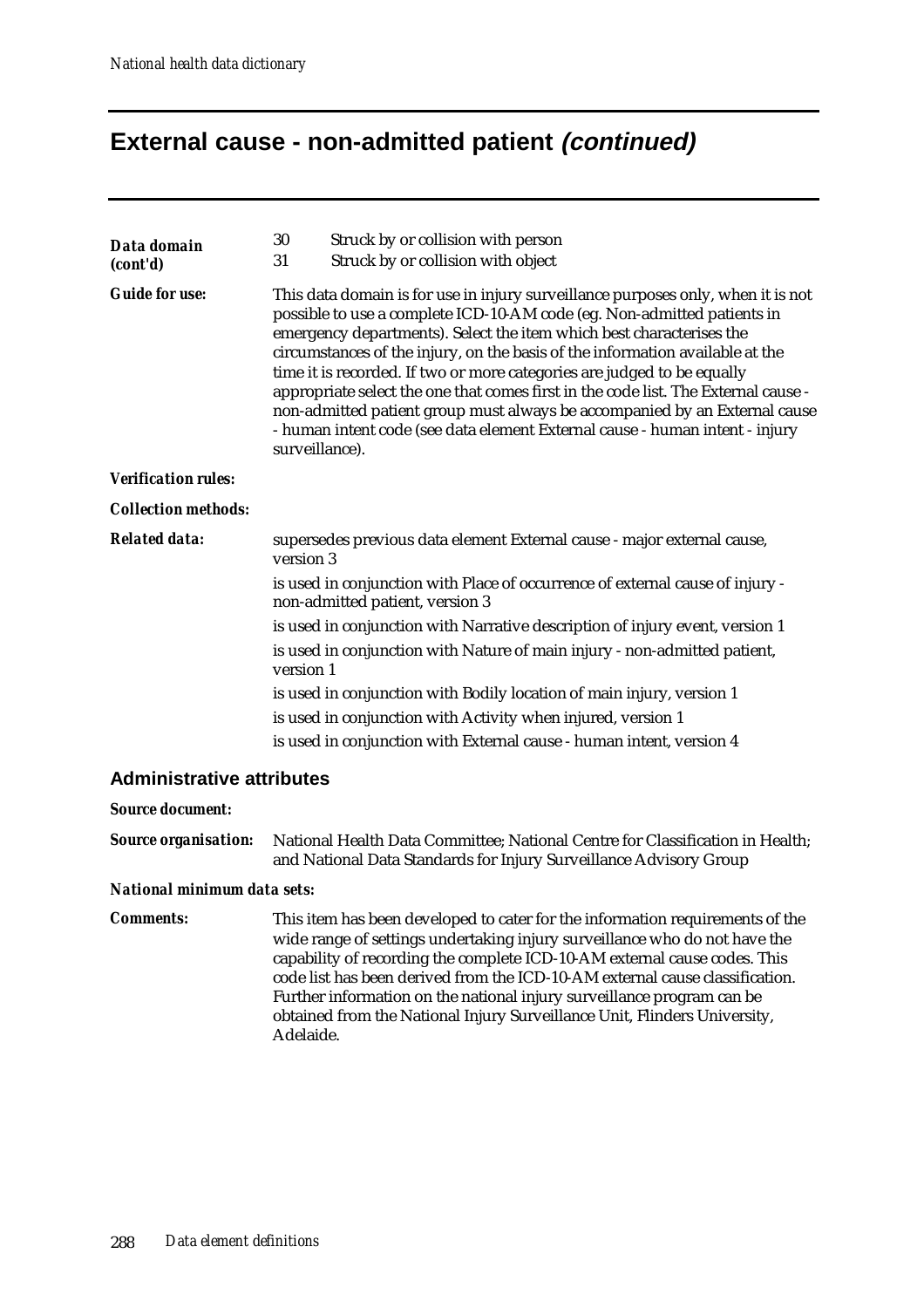# **Narrative description of injury event**

| Admin. status:                                                | <b>CURRENT</b>                          |                                                                                                                                                                                                                                                                                                                                                                    | 1/07/96                                                                                                                                                                                                                                                                                                                                                                                                 |                                                                                    |  |  |  |
|---------------------------------------------------------------|-----------------------------------------|--------------------------------------------------------------------------------------------------------------------------------------------------------------------------------------------------------------------------------------------------------------------------------------------------------------------------------------------------------------------|---------------------------------------------------------------------------------------------------------------------------------------------------------------------------------------------------------------------------------------------------------------------------------------------------------------------------------------------------------------------------------------------------------|------------------------------------------------------------------------------------|--|--|--|
| Identifying and definitional attributes                       |                                         |                                                                                                                                                                                                                                                                                                                                                                    |                                                                                                                                                                                                                                                                                                                                                                                                         |                                                                                    |  |  |  |
| <b>NHIK</b> identifier:                                       | 000099                                  |                                                                                                                                                                                                                                                                                                                                                                    |                                                                                                                                                                                                                                                                                                                                                                                                         | <b>Version number:</b><br>1                                                        |  |  |  |
| Data element type:                                            | <b>DATA ELEMENT</b>                     |                                                                                                                                                                                                                                                                                                                                                                    |                                                                                                                                                                                                                                                                                                                                                                                                         |                                                                                    |  |  |  |
| <b>Definition:</b>                                            | A text description of the injury event. |                                                                                                                                                                                                                                                                                                                                                                    |                                                                                                                                                                                                                                                                                                                                                                                                         |                                                                                    |  |  |  |
| <b>Context:</b>                                               | data.                                   |                                                                                                                                                                                                                                                                                                                                                                    | control workers as it identifies features of the event not revealed by coded                                                                                                                                                                                                                                                                                                                            | Injury surveillance: the narrative of the injury event is very important to injury |  |  |  |
| <b>Relational and representational attributes</b>             |                                         |                                                                                                                                                                                                                                                                                                                                                                    |                                                                                                                                                                                                                                                                                                                                                                                                         |                                                                                    |  |  |  |
| Datatype:                                                     | Alphanumeric                            |                                                                                                                                                                                                                                                                                                                                                                    | <b>Representational form:</b>                                                                                                                                                                                                                                                                                                                                                                           | <b>TEXT</b>                                                                        |  |  |  |
| <b>Field size:</b><br>layout: Text                            | Max.<br>Min. 0                          | - 100                                                                                                                                                                                                                                                                                                                                                              |                                                                                                                                                                                                                                                                                                                                                                                                         | Representational                                                                   |  |  |  |
| Data domain:                                                  | Text up to 100 characters in length     |                                                                                                                                                                                                                                                                                                                                                                    |                                                                                                                                                                                                                                                                                                                                                                                                         |                                                                                    |  |  |  |
| <b>Guide for use:</b>                                         |                                         | Write a brief description of how the injury occurred. It should indicate what<br>went wrong (the breakdown event), the mechanism by which this event led to<br>injury and the object(s) or substance(s) most important in the event. The type<br>of place at which the event occurred, and the activity of the person who was<br>injured should also be indicated. |                                                                                                                                                                                                                                                                                                                                                                                                         |                                                                                    |  |  |  |
| <b>Verification rules:</b>                                    |                                         |                                                                                                                                                                                                                                                                                                                                                                    |                                                                                                                                                                                                                                                                                                                                                                                                         |                                                                                    |  |  |  |
| <b>Collection methods:</b>                                    |                                         |                                                                                                                                                                                                                                                                                                                                                                    |                                                                                                                                                                                                                                                                                                                                                                                                         |                                                                                    |  |  |  |
| <b>Related data:</b>                                          |                                         |                                                                                                                                                                                                                                                                                                                                                                    | is qualified by External cause - human intent, version 3<br>is qualified by Activity when injured, version 1                                                                                                                                                                                                                                                                                            |                                                                                    |  |  |  |
| <b>Administrative attributes</b>                              |                                         |                                                                                                                                                                                                                                                                                                                                                                    |                                                                                                                                                                                                                                                                                                                                                                                                         |                                                                                    |  |  |  |
| <b>Source document:</b>                                       |                                         |                                                                                                                                                                                                                                                                                                                                                                    |                                                                                                                                                                                                                                                                                                                                                                                                         |                                                                                    |  |  |  |
| <b>Source organisation:</b> National Injury Surveillance Unit |                                         |                                                                                                                                                                                                                                                                                                                                                                    |                                                                                                                                                                                                                                                                                                                                                                                                         |                                                                                    |  |  |  |
| National minimum data sets:                                   |                                         |                                                                                                                                                                                                                                                                                                                                                                    |                                                                                                                                                                                                                                                                                                                                                                                                         |                                                                                    |  |  |  |
| Injury surveillance                                           |                                         |                                                                                                                                                                                                                                                                                                                                                                    | from $1/07/89$ to                                                                                                                                                                                                                                                                                                                                                                                       |                                                                                    |  |  |  |
| <b>Comments:</b>                                              | University, Adelaide.                   |                                                                                                                                                                                                                                                                                                                                                                    | This is a basic item for injury surveillance. The text description of the injury<br>event is structured to indicate context, place, what went wrong and how the<br>event resulted in injury. The data field for this item should accommodate 100<br>characters. Further information on the national injury surveillance program<br>can be obtained from the National Injury Surveillance Unit, Flinders |                                                                                    |  |  |  |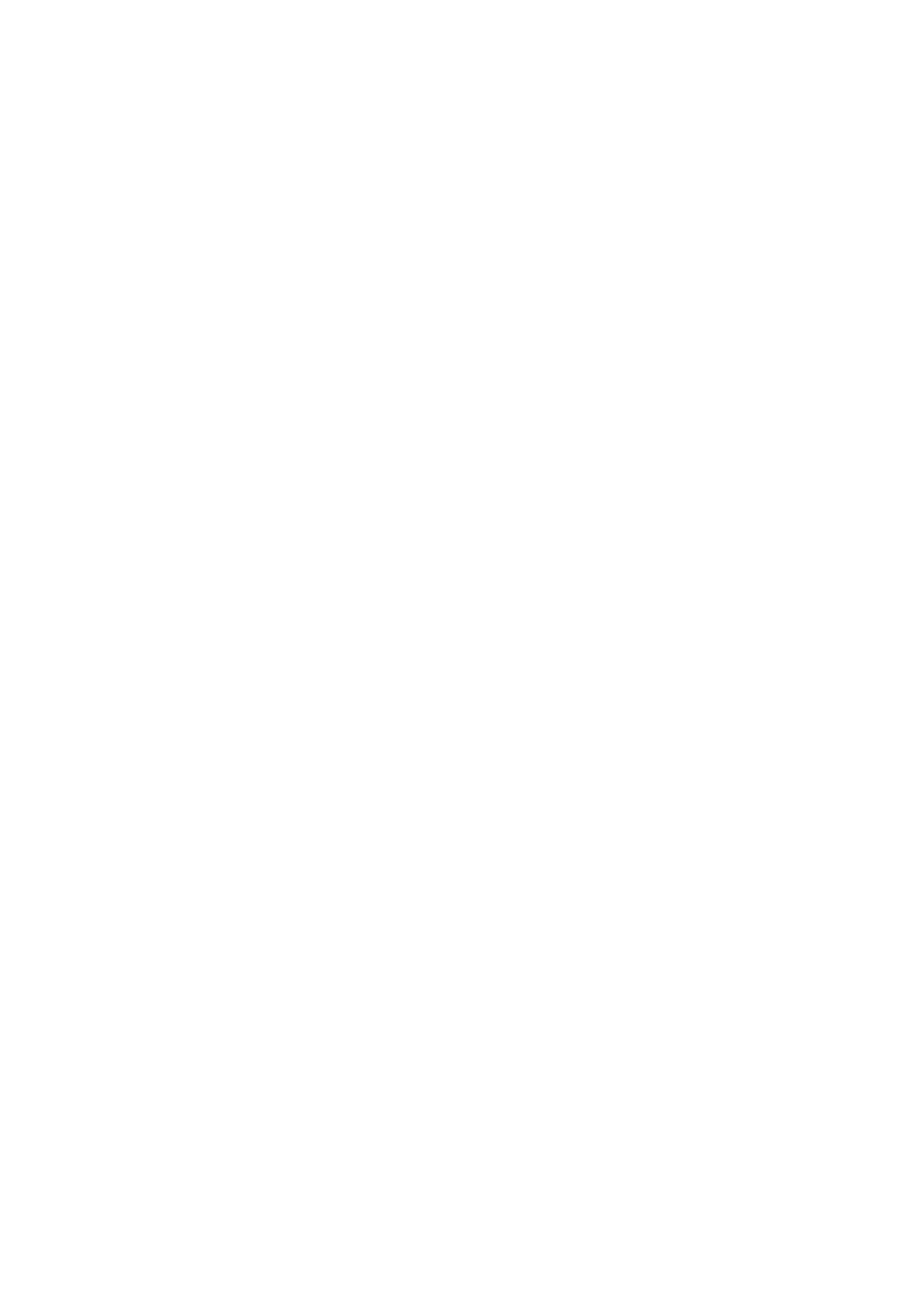### **National Health Information Model entities**

| <b>Event</b>        |                    | Data elements                                            |
|---------------------|--------------------|----------------------------------------------------------|
| <b>Person event</b> |                    |                                                          |
| <b>Birth event</b>  |                    |                                                          |
|                     |                    |                                                          |
| Life event          |                    |                                                          |
|                     | <b>Death event</b> | Neonatal death*                                          |
|                     |                    | Stillbirth (foetal death)*                               |
|                     |                    |                                                          |
|                     |                    |                                                          |
|                     |                    |                                                          |
|                     |                    |                                                          |
|                     |                    |                                                          |
|                     |                    |                                                          |
|                     |                    |                                                          |
|                     |                    |                                                          |
|                     |                    |                                                          |
|                     |                    |                                                          |
|                     |                    |                                                          |
|                     |                    |                                                          |
|                     |                    |                                                          |
|                     |                    |                                                          |
|                     |                    |                                                          |
|                     |                    |                                                          |
|                     |                    |                                                          |
|                     |                    |                                                          |
|                     |                    |                                                          |
|                     |                    |                                                          |
|                     |                    | *Data element concept<br>Data element definitions<br>291 |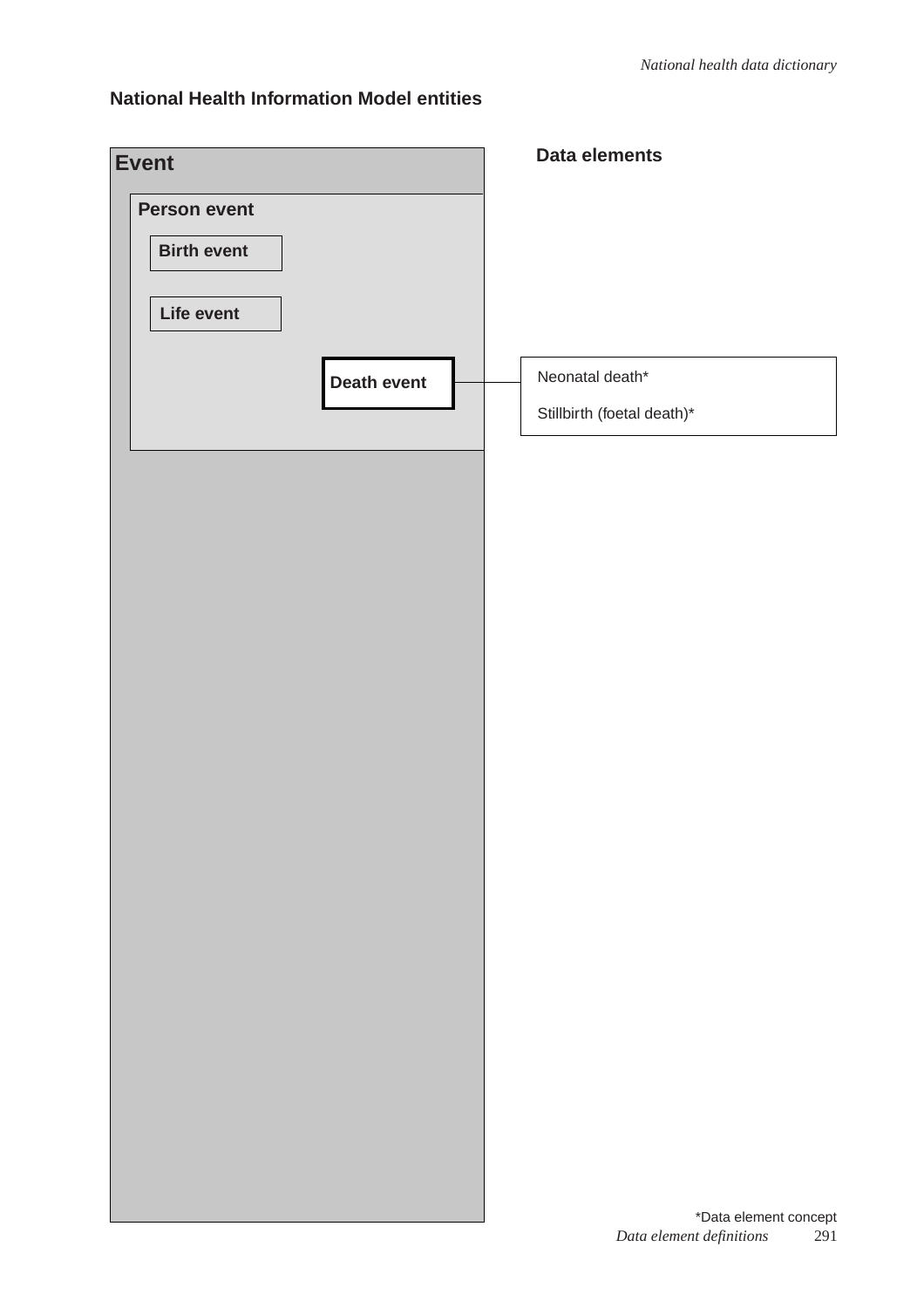### **Neonatal death**

| Admin. status:                                    | <b>CURRENT</b> |                         | 1/07/96                                                                                                                                                                                                                                                  |                              |
|---------------------------------------------------|----------------|-------------------------|----------------------------------------------------------------------------------------------------------------------------------------------------------------------------------------------------------------------------------------------------------|------------------------------|
| Identifying and definitional attributes           |                |                         |                                                                                                                                                                                                                                                          |                              |
| <b>NHIK</b> identifier:                           | 000101         |                         |                                                                                                                                                                                                                                                          | <b>Version number:</b><br>-1 |
| Data element type:                                |                | DATA ELEMENT CONCEPT    |                                                                                                                                                                                                                                                          |                              |
| <b>Definition:</b>                                |                | completed days of life. | The death of a live birth which occurs during the first 28 days of life. This may<br>be subdivided into early neonatal deaths, occurring during the first seven days<br>of life, and late neonatal deaths, occurring after the seventh day but before 28 |                              |
| <b>Context:</b>                                   | Perinatal      |                         |                                                                                                                                                                                                                                                          |                              |
| <b>Relational and representational attributes</b> |                |                         |                                                                                                                                                                                                                                                          |                              |
| Datatype:                                         |                |                         | <b>Representational form:</b>                                                                                                                                                                                                                            |                              |
| <b>Field size:</b>                                | Min.           | Max.                    | <b>Representational layout:</b>                                                                                                                                                                                                                          |                              |
| Data domain:                                      |                |                         |                                                                                                                                                                                                                                                          |                              |
| <b>Guide for use:</b>                             |                |                         |                                                                                                                                                                                                                                                          |                              |
| <b>Verification rules:</b>                        |                |                         |                                                                                                                                                                                                                                                          |                              |
| <b>Collection methods:</b>                        |                |                         |                                                                                                                                                                                                                                                          |                              |
| <b>Related data:</b>                              |                |                         | relates to the data element Status of the baby, version 1                                                                                                                                                                                                |                              |
| <b>Administrative attributes</b>                  |                |                         |                                                                                                                                                                                                                                                          |                              |
| <b>Source document:</b>                           |                |                         | International Classification of Diseases, 10th Revision, WHO, 1992                                                                                                                                                                                       |                              |
| <b>Source organisation:</b>                       |                |                         | National Perinatal Data Advisory Committee                                                                                                                                                                                                               |                              |
| <b>National minimum data sets:</b>                |                |                         |                                                                                                                                                                                                                                                          |                              |
| <b>Perinatal collection</b>                       |                |                         | from $1/07/97$ to                                                                                                                                                                                                                                        |                              |
| <b>Comments:</b>                                  | (WHO 1992).    |                         | Age at death during the first day of life (day zero) should be recorded in units<br>of completed minutes or hours of life. For the second (day one), third (day two)<br>and through 27 completed days of life, age at death should be recorded in days   |                              |